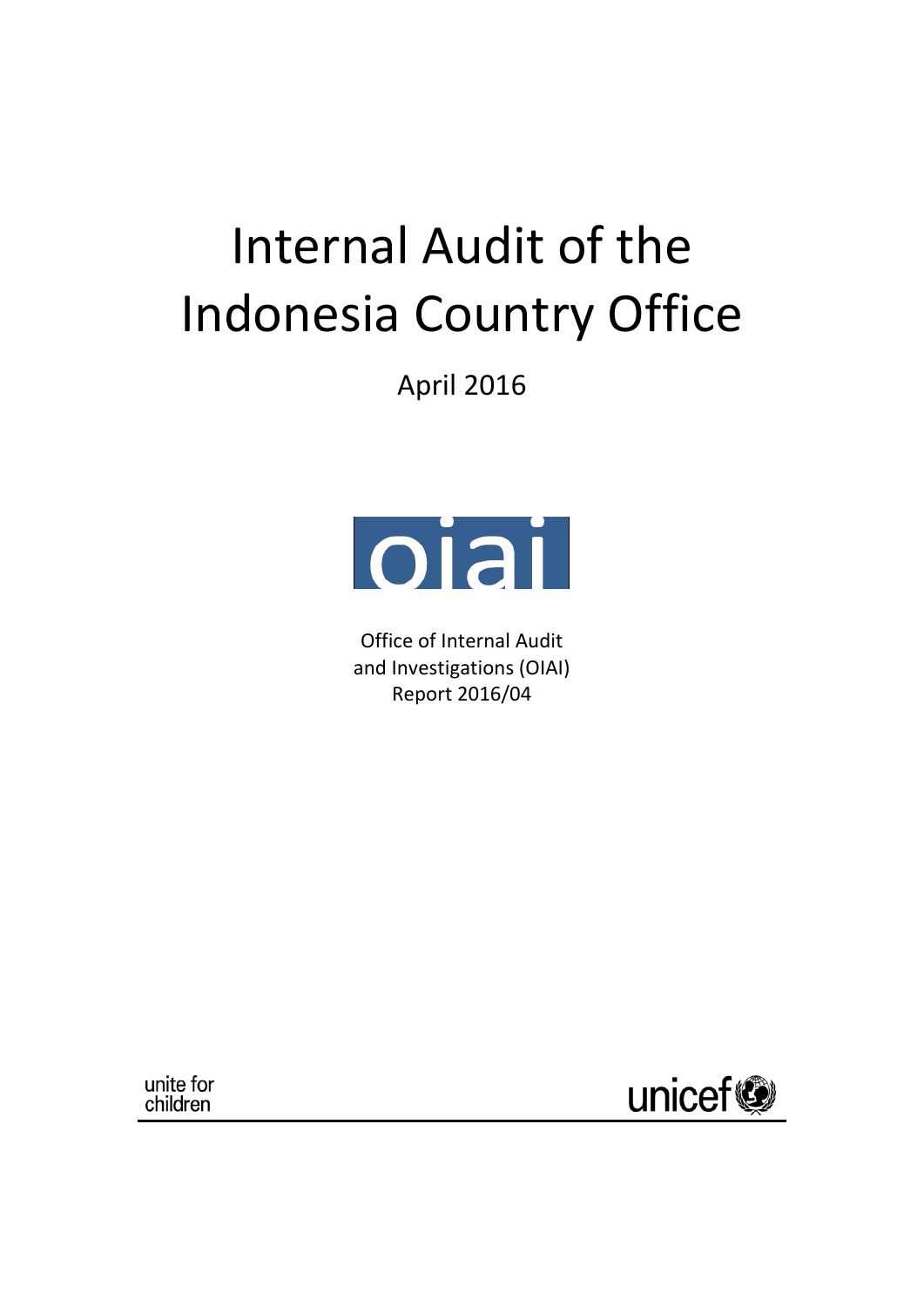## Summary

\_\_\_\_\_\_\_\_\_\_\_\_\_\_\_\_\_\_\_\_\_\_\_\_\_\_\_\_\_\_\_\_\_\_\_\_\_\_\_\_\_\_\_\_\_\_\_\_\_\_\_\_\_\_\_\_\_\_\_\_\_\_\_\_\_\_\_\_\_\_\_\_\_\_\_\_\_\_\_\_\_\_

The Office of Internal Audit and Investigations (OIAI) has conducted an audit of the Indonesia country office. The audit sought to assess the office's governance, programme management and operations support. The audit team visited Indonesia from 9 to 24 November 2015, and the audit covered the period from 1 January 2014 to 9 November 2015.

The approved country programme for 2011-2015 had four programme components: *Policy advocacy and partnerships for children*; *Child survival and development*; *Education and adolescent development*; and *Child protection*. There was also a cross-sectoral component. The total approved budget for the programme cycle was US\$ 155.2 million, of which US\$ 27.7 million was in regular resources (RR) and US\$ 127.5 million was in other resources (OR). RR are core resources that are not earmarked for a specific purpose, and can be used by UNICEF wherever they are needed. OR are contributions that have been made for a specific purpose such as a particular programme, strategic priority or emergency response, and may not always be used for other purposes without the donor's agreement. An office is expected to raise the bulk of the resources it needs for the country programme itself, as OR.

At the time of audit, UNICEF's Executive Board had approved the country programme for the new (2016-2020) programme cycle.

The country office is located in the capital, Jakarta, with seven zone offices, in the provinces of Ambon, Banda Aceh, Jayapura, Kupang, Makassar, Manokwari and Surabaya. As of 31 October 2015, the total approved posts for the country office were 163, of which 32 were for international professionals, 64 for national officers, 61 for general service staff and six for volunteers. Of these posts, 26 were vacant, but the office informed audit that most of these posts had been approved for abolition in the next country programme. Total expenditure for 2014 was US\$ 24.8 million and US\$ 16.1 million as of 13 October 2015.

### Action agreed following the audit

In discussion with the audit team, the country office has agreed to take a number of measures. Two are being implemented as high priority – that is to say, they concern issues that require immediate management attention. These measures are as follows:

- Ensure that Government partners, especially at the sub-national level, are informed of selection of NGO partners; that, as much as possible, sub-national government and NGOs jointly plan, monitor and review agreed activities; and that the process is adequately documented.
- Take a number of steps to strengthen the management of individual and institutional consultancy contracts and to monitor their use. This will include rationalization of the use of such contracts, defined target dates for deliverables, submission of substantive amendments of contracts to the Contracts Review Committee, and completion and recording of intermediate and final contractor evaluations.

### **Conclusion**

Based on the audit work performed, OIAI concluded that, subject to implementation of the agreed actions described in the report, the controls and processes of the office were generally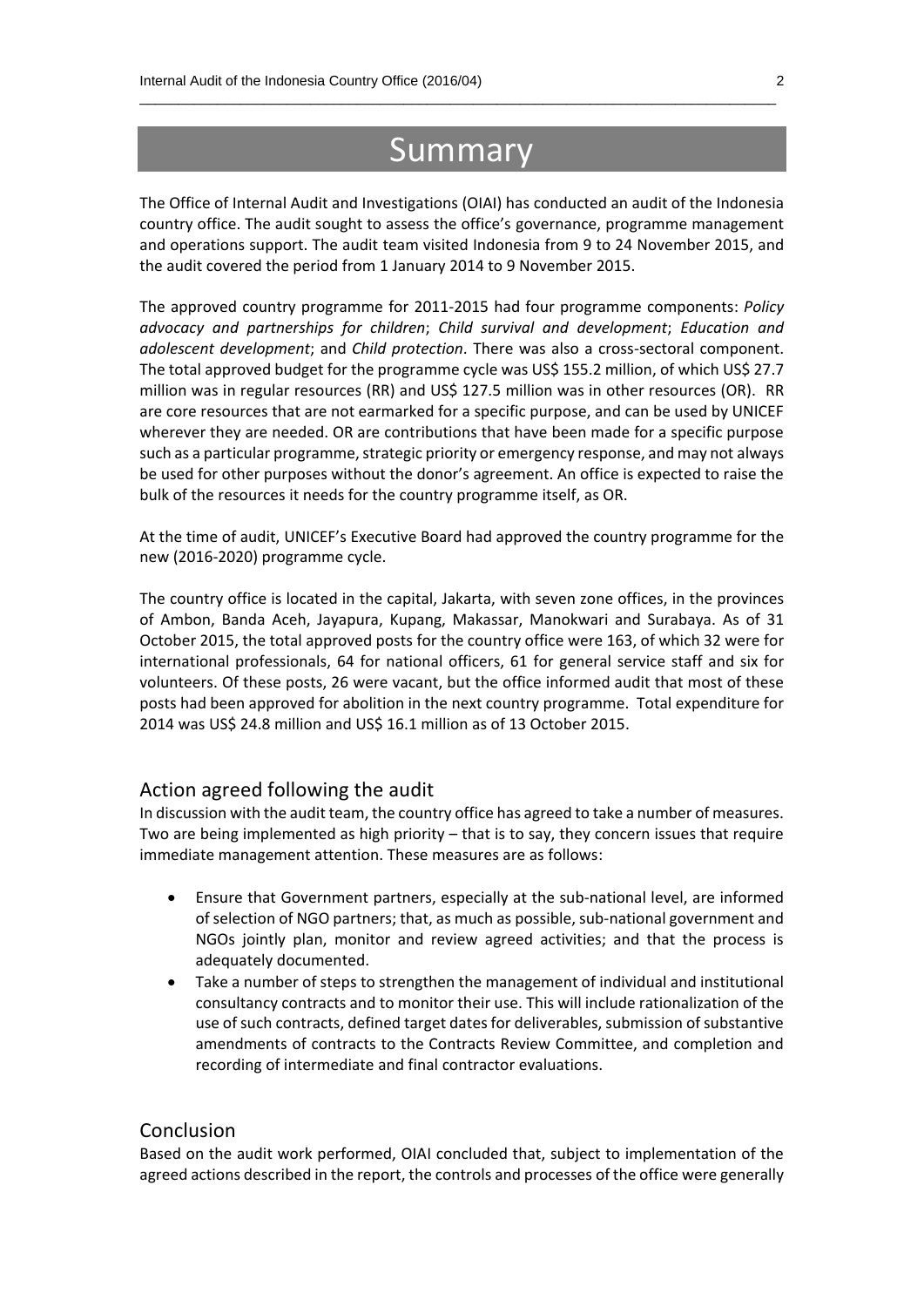established and functioning during the period under audit.

The Indonesia country office, the Regional Office and OIAI intend to work together to monitor implementation of the measures that have been agreed.

\_\_\_\_\_\_\_\_\_\_\_\_\_\_\_\_\_\_\_\_\_\_\_\_\_\_\_\_\_\_\_\_\_\_\_\_\_\_\_\_\_\_\_\_\_\_\_\_\_\_\_\_\_\_\_\_\_\_\_\_\_\_\_\_\_\_\_\_\_\_\_\_\_\_\_\_\_\_\_\_\_\_

Office of Internal Audit and Investigations (OIAI) April 2016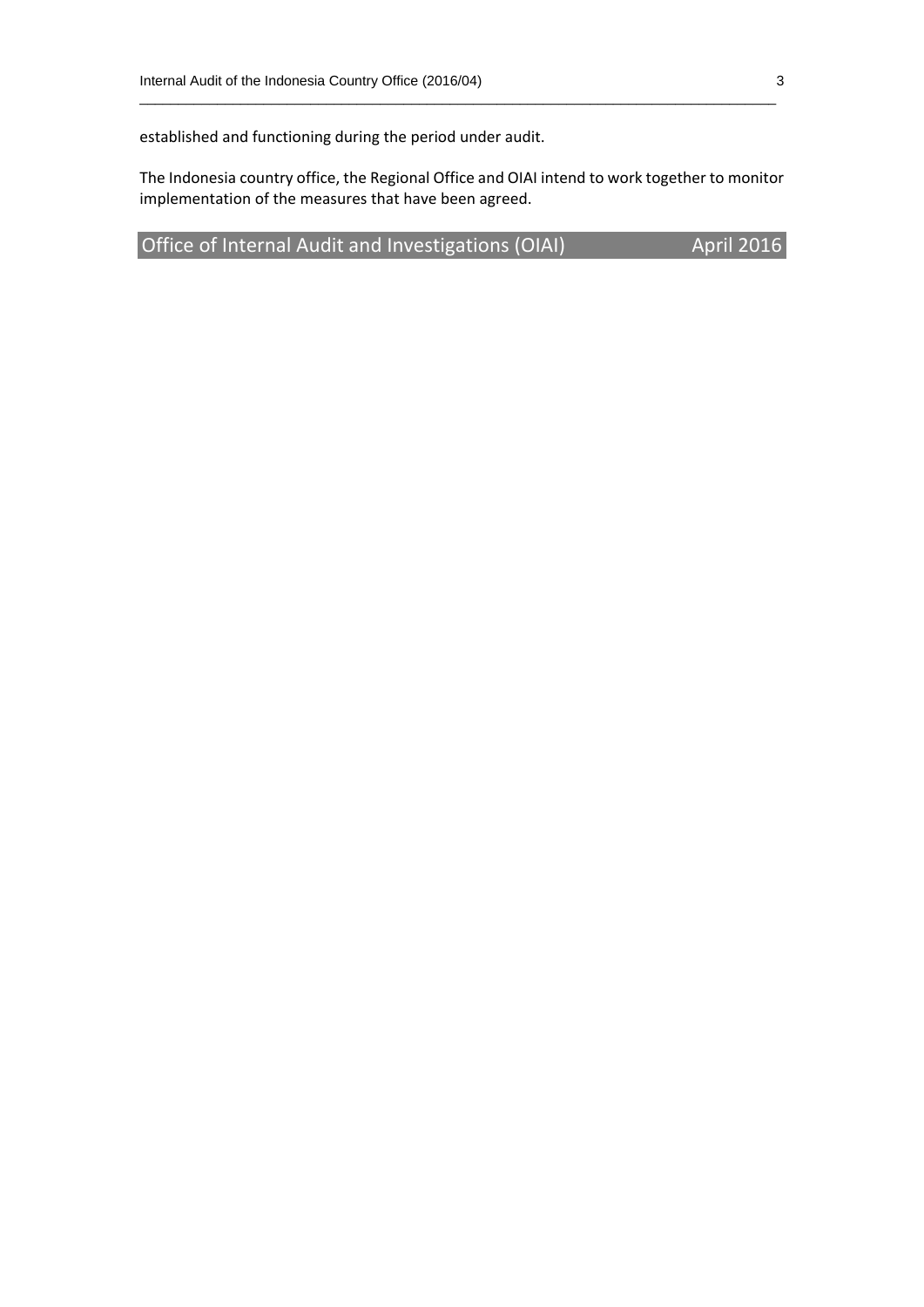# **Contents**

\_\_\_\_\_\_\_\_\_\_\_\_\_\_\_\_\_\_\_\_\_\_\_\_\_\_\_\_\_\_\_\_\_\_\_\_\_\_\_\_\_\_\_\_\_\_\_\_\_\_\_\_\_\_\_\_\_\_\_\_\_\_\_\_\_\_\_\_\_\_\_\_\_\_\_\_\_\_\_\_\_\_

| <b>Summary</b>                                                     | $\overline{2}$ |
|--------------------------------------------------------------------|----------------|
| <b>Objectives</b>                                                  | 5              |
| <b>Observations</b>                                                | 5              |
| Governance                                                         | 5              |
| Office priorities                                                  | 6              |
| Office committees                                                  | $\overline{7}$ |
| Papua zone office                                                  | 8              |
| Governance: Conclusion                                             | 9              |
| <b>Programme management</b>                                        | 10             |
| Advocacy                                                           | 10             |
| Resource mobilization plan                                         | 11             |
| Management of partnerships                                         | 12             |
| Ownership of programme by Government at sub-national level         | 15             |
| Harmonized Approach to Cash Transfers                              | 15             |
| Integrated Monitoring and Evaluation Plan                          | 19             |
| Programme management: Conclusion                                   | 20             |
| <b>Operations support</b>                                          | 21             |
| <b>Bank charges</b>                                                | 21             |
| <b>General Ledger coding</b>                                       | 22             |
| Use of FACE forms                                                  | 22             |
| Consultancy contract management                                    | 23             |
| Management of travel                                               | 26             |
| <b>Business Continuity Plan</b>                                    | 27             |
| Information and communication technology                           | 28             |
| <b>Operations support: Conclusion</b>                              | 28             |
| Annex A: Methodology, and definition of priorities and conclusions | 29             |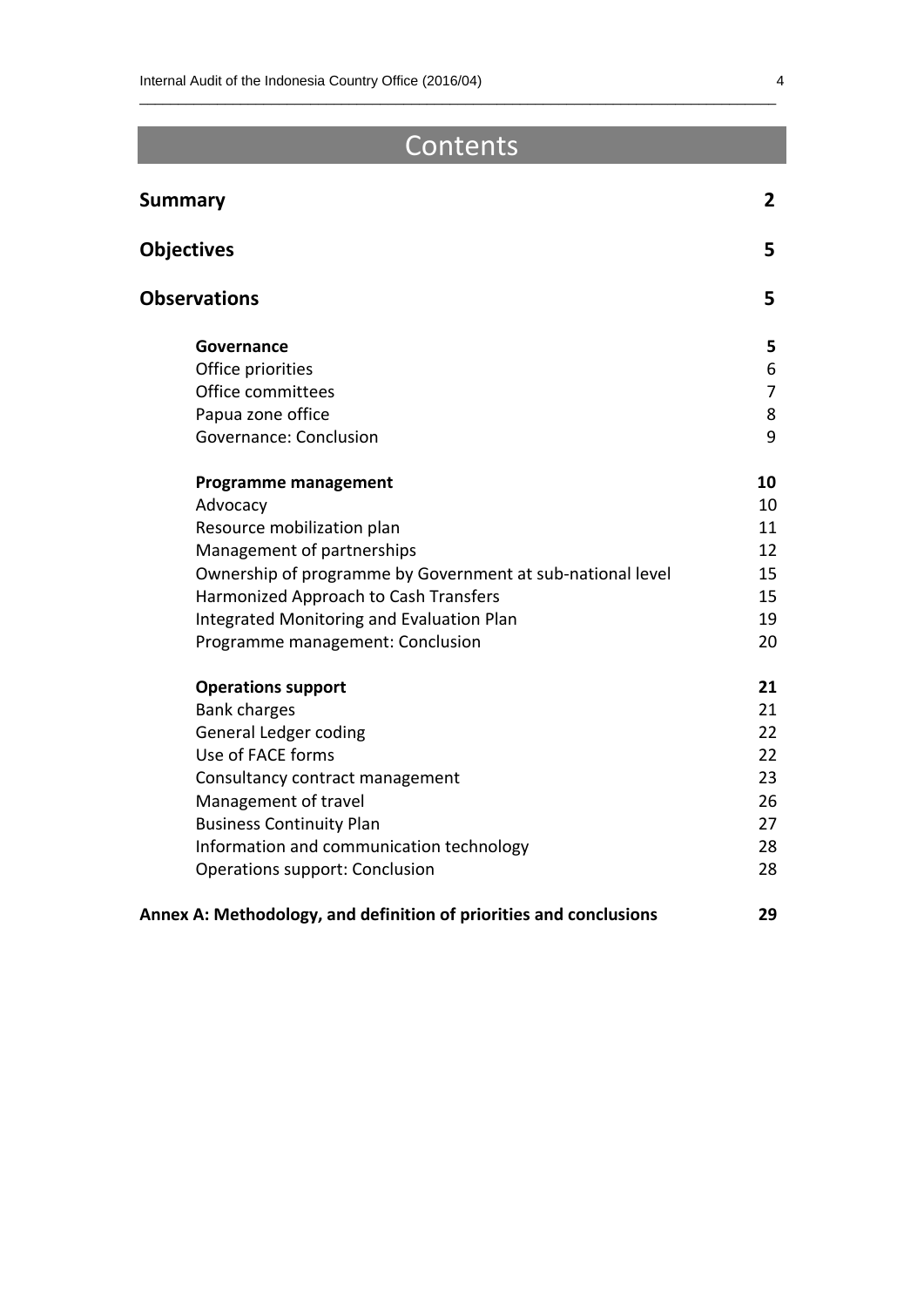# **Objectives**

\_\_\_\_\_\_\_\_\_\_\_\_\_\_\_\_\_\_\_\_\_\_\_\_\_\_\_\_\_\_\_\_\_\_\_\_\_\_\_\_\_\_\_\_\_\_\_\_\_\_\_\_\_\_\_\_\_\_\_\_\_\_\_\_\_\_\_\_\_\_\_\_\_\_\_\_\_\_\_\_\_\_

The objective of the country-office audit is to provide assurance as to whether there are adequate and effective controls, risk-management and governance processes over a number of key areas in the office.

The audit observations are reported upon under three headings; governance, programme management and operations support. The introductory paragraphs that begin each of these sections explain what was covered in that particular area, and between them define the scope of the audit.

# Audit observations

### 1 Governance

In this area, the audit reviews the supervisory and regulatory processes that support the country programme. The scope of the audit in this area includes the following:

- **Supervisory** structures, including advisory teams and statutory committees.
- **Identification** of the country office's priorities and expected results and clear communication thereof to staff and the host country.
- **Staffing structure** and its alignment to the needs of the programme.
- **Performance measurement**, including establishment of standards and indicators to which management and staff are held accountable.
- **Delegation** of authorities and responsibilities to staff, including the provision of necessary guidance, holding staff accountable, and assessing their performance.
- **Risk management**: the office's approach to external and internal risks to achievement of its objectives.
- **Ethics**, including encouragement of ethical behavior, staff awareness of UNICEF's ethical policies and zero tolerance of fraud, and procedures for reporting and investigating violations of those policies.

All the above areas were covered in this audit.

**.** 

The audit found that controls were functioning well over a number of areas. The office structure for the new country programme cycle (2016-2020) had been decided upon in a participatory manner and recruitment for the new posts was being done systematically.

The office participated actively in UN coordination activities in the country. The office chaired the Operations Management Team and was active member of the United Nations Country Team (UNCT),<sup>1</sup> Security Management Team and HACT<sup>2</sup> Advisory Group.

 $1$  UN Country Team: this is an internal UN term to refer to the joint meeting of all the UN agencies or bodies active in a given country. The UNCT is convened by the UN Resident Coordinator. Its terms of reference, and division of responsibilities with individual agencies, vary from country to country. The Operations Management Team is an interagency forum where operations sections of different UN agencies can discuss common services.

<sup>&</sup>lt;sup>2</sup> Harmonized Approach to Cash Transfers. See p14 below.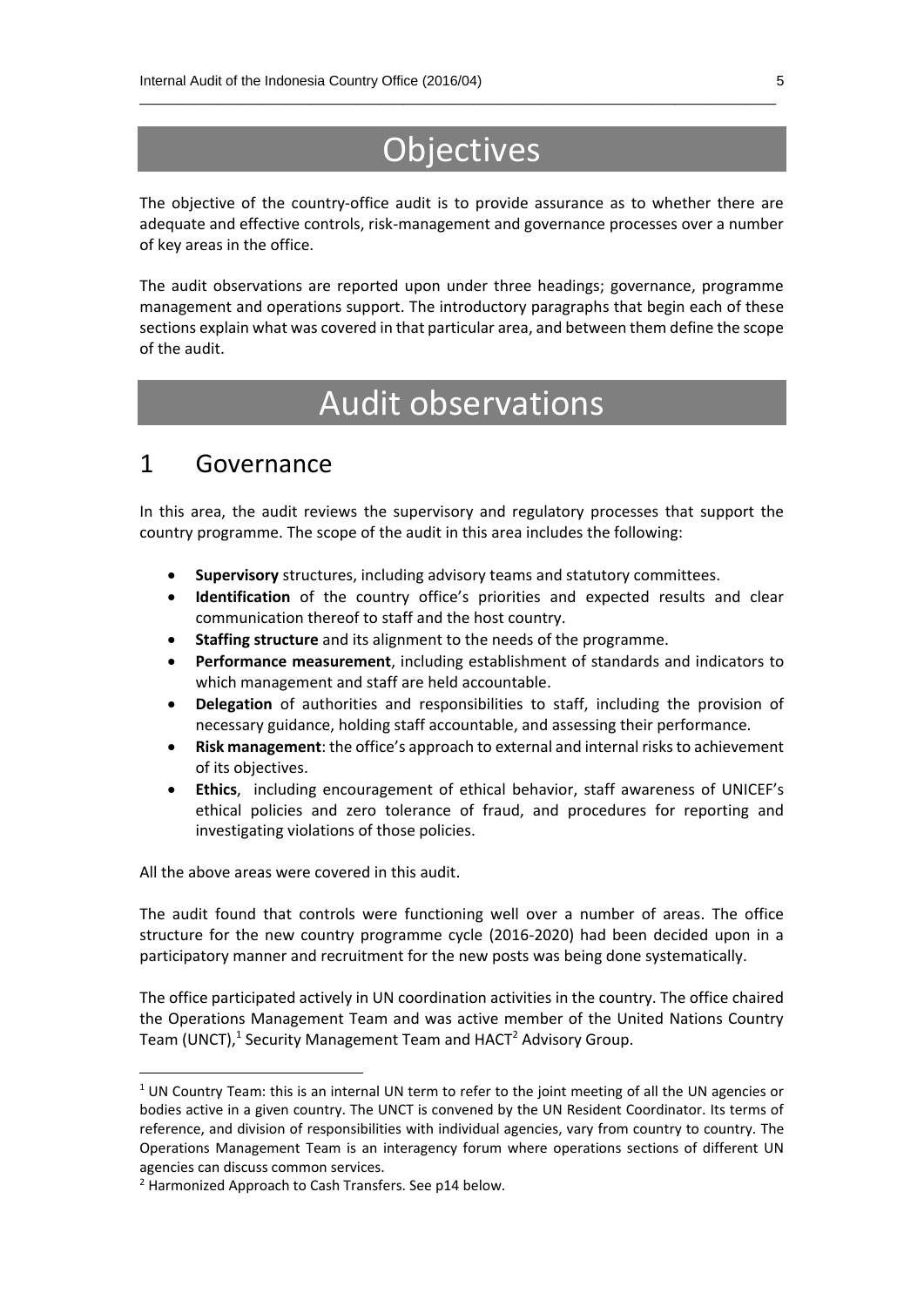Delegation of authority to staff for processing financial transactions was clear, and was accurately recorded in VISION.<sup>3</sup> Staff were required to acknowledge their understanding and acceptance of authorities delegated to them. The office had conducted briefings for all staff on the code of conduct and ethics.

\_\_\_\_\_\_\_\_\_\_\_\_\_\_\_\_\_\_\_\_\_\_\_\_\_\_\_\_\_\_\_\_\_\_\_\_\_\_\_\_\_\_\_\_\_\_\_\_\_\_\_\_\_\_\_\_\_\_\_\_\_\_\_\_\_\_\_\_\_\_\_\_\_\_\_\_\_\_\_\_\_\_

However, the audit noted the following.

### Office priorities

**.** 

An office's Annual Management Plan (AMP) ensures that an office's human, financial and other resources remain focused on the country programme and its hoped-for outcomes for children and women. To this end, it establishes key priorities, and assigns staff responsibilities for them. Progress on these priorities should normally be monitored by an office's country management team (CMT), which advises the Representative on the management of the country programme and on strategic programme and operations matters. It consists of senior staff from Programme and Operations sections, and staff representatives.

The office had individual AMPs for 2014 and 2015 that clearly defined the office priorities. For each priority, the results/targets, indicators, responsible staff and target date were specified. The AMP was endorsed by the CMT and shared with all staff.

However, the audit noted the following.

*Linkage with risk assessment:* The Risk and Control Self-assessment (RCSA) <sup>4</sup> had been updated in early 2015, but there was no clear linkage between the 2015 risk profile of the office and the office priorities and expected results. The office had identified one high risk (it related to *Natural Disasters and Epidemics*). The office stated in its risk mitigation Action Plan that to manage the risk, the Emergency Unit would work closely with the Government to ensure prompt response; but this had not been included in the office priorities for 2015.

*AMR:* The AMP included an Annual Management Review (AMR) of the 2014 office priorities to assess their achievement and inform selection of the office priorities for 2015. This review did not take place.

*Definition of indicators:* The AMP defined the areas/categories against which the office performance would be monitored. For 2014, 34 indicators were identified while in 2015, there were 30 indicators. For each area/category, the AMP defined the indicator, target, and their monitoring frequency and mechanisms. However, for the 2014 indicators, some of the mechanisms for monitoring performance were not clearly defined. For example, the monitoring frequency and mechanism of monitoring for the indicator "Annual Management Review undertaken by 30 January" was indicated as "Retreat notes (that will feed in workplan)." For the indicator "Total number & percentage of AWPs signed by end March – 100 percent" the monitoring frequency and mechanism of monitoring was defined as

<sup>&</sup>lt;sup>3</sup> VISION (Virtual Integrated System of Information) is UNICEF's management system.

<sup>4</sup> Under UNICEF's Enterprise Risk Management (ERM) policy, offices should perform a Risk and Control Self-Assessment (RCSA). The RCSA is a structured and systematic process for the assessment of risk to an office's objectives and planned results, and the development of an Action Plan to manage those risks into workplans and work processes. The risks and their mitigation measures are recorded in a risk and control library.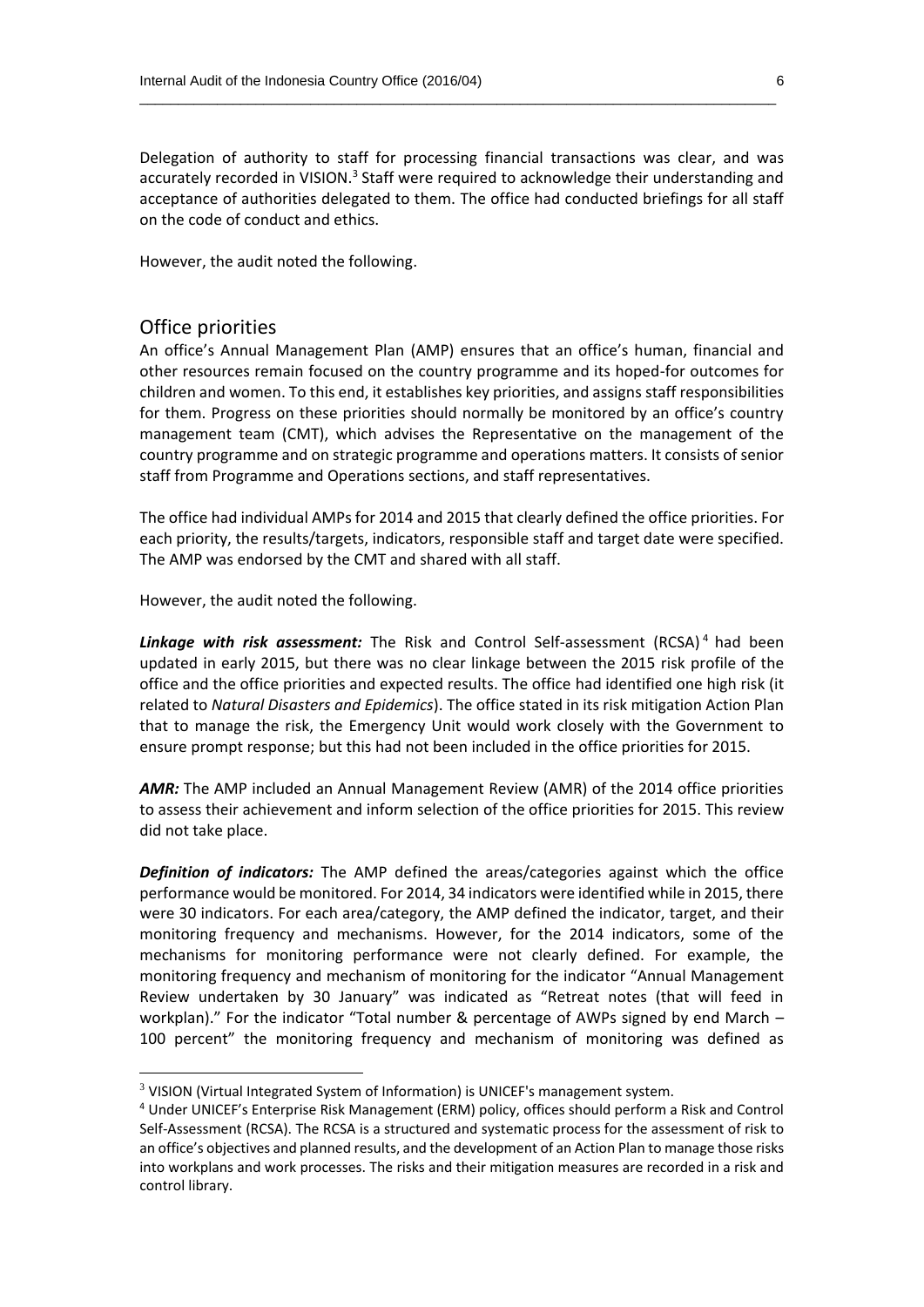"Programme group minutes."

*Monitoring of indicators:* Not all the indicators for 2014 and 2015 were systematically monitored. The Operations Cluster prepared a monthly report on management indicators and this report was regularly shared and discussed in the CMT meetings. However, the report focused only on a limited number of indicators, mostly relating to Operations. Indicators not covered in the report included those related to completion of workplans, reporting on outputs in the Results Assessment Module (RAM) of VISION, and completion of action on management response to evaluations.

\_\_\_\_\_\_\_\_\_\_\_\_\_\_\_\_\_\_\_\_\_\_\_\_\_\_\_\_\_\_\_\_\_\_\_\_\_\_\_\_\_\_\_\_\_\_\_\_\_\_\_\_\_\_\_\_\_\_\_\_\_\_\_\_\_\_\_\_\_\_\_\_\_\_\_\_\_\_\_\_\_\_

Further, some of the performance reported was not directly linked to the indicators and targets defined in the AMP. For example, under Performance Assessment System (PAS), two indicators were defined as follows: (a) Previous year finalization – 100 percent by end March; (b) Key Assignment finalization – 100 percent by end April. These indicators were supposed to be monitored monthly by the CMT. However, the report focused only on percentage of completion at a given date, so it was not clear whether or not the planned targets were achieved. The actual date of completion was not systematically monitored.

**Agreed action 1 (medium priority):** The office agrees to:

- i. Clearly link its office priorities to its action plan to mitigate the risks defined in its risk assessment.
- ii. Conduct an Annual Management Review to assess performance against the office priorities in the current year, and consider the outcomes from this review in developing the office priorities for the following year.
- iii. Follow a defined process for monitoring progress on the office priorities in the Annual Management Plan, including accountability for, and frequency of, review. This process will include production of a consolidated report on performance against all the agreed indicators, with the report directly linked to the defined indicators and targets.

Responsible staff members: Representative, Deputy Representative, and Chief PME Date by which action will be taken: April 2016

### Office committees

The office had 15 office committees, and annex 3 of both the 2014 and 2015 AMPs included a brief description of the membership, mandate, frequency of meetings and recipients of the minutes of meetings. The memberships of these committees/teams were reviewed annually to keep them effective and relevant.

*Country Management Team:* According to annex 3 of the AMP, the CMT, chaired by the Representative, would meet on the first Friday of every month to review monthly management reports and indicators; review programme, operations and HR concerns; and generally assist the Representative with management. The CMT had met 10 times in 2014, and seven times in 2015 (as of 9 November). Records of the meetings were made available to all staff. The membership of the committee was appropriate and action points from previous meetings were followed up.

One of the mandates of the CMT was as follows: "Guided by the AMP, to analyse performance and assess specific issues and problems to provide strategic guidance and strive for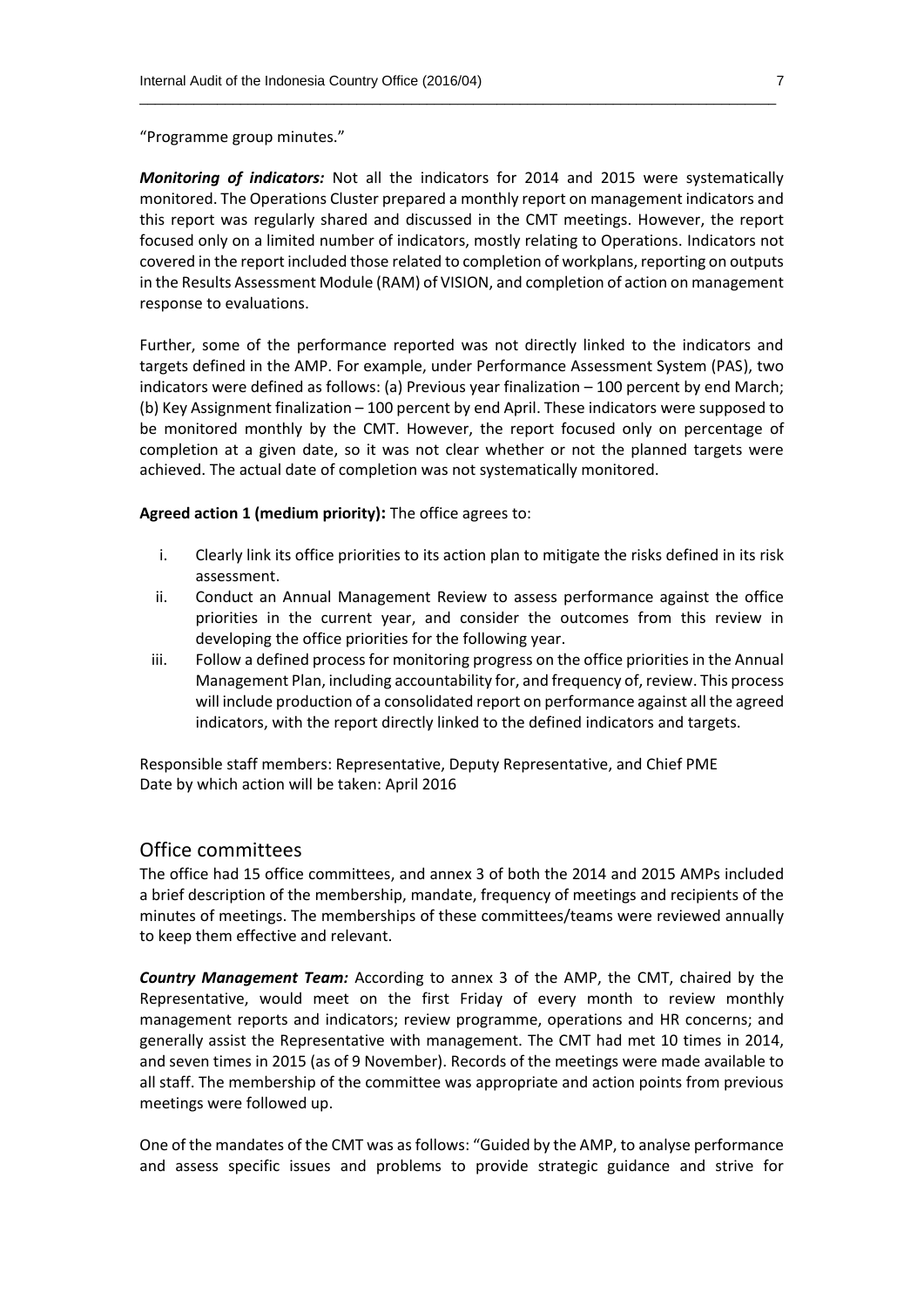management excellence and impact." According to the April 2015 minutes of meeting of the CMT, it was to review progress on the AMP office priorities quarterly. However, no such reviews had been done in 2015 (as of 14 November).

\_\_\_\_\_\_\_\_\_\_\_\_\_\_\_\_\_\_\_\_\_\_\_\_\_\_\_\_\_\_\_\_\_\_\_\_\_\_\_\_\_\_\_\_\_\_\_\_\_\_\_\_\_\_\_\_\_\_\_\_\_\_\_\_\_\_\_\_\_\_\_\_\_\_\_\_\_\_\_\_\_\_

*Programme Meeting:* The Programme Meeting, chaired by the Deputy Representative, was supposed to take place on the same Thursday of the month to review monthly progress of programme implementation, including the cross-sectoral elements. The Programme Meeting was meant to discuss: any major changes in advocacy and networking opportunities; programme implementation and related and expenditure; supply; donor reporting; direct cash transfers (DCTs); and major events. According to the Representative, the timing of the Programme Meeting was designed to ensure that its outputs could feed into the following day's CMT meeting.

However, the Programme Meetings did not happen regularly as planned. According to the office, this was because other meetings covered some of the relevant items. However, these meetings were not structured enough to provide the same quality of its input to the CMT, and the latter's minutes showed limited discussion of programme issues – especially with respect to progress in achieving planned results.

**Agreed action 2 (medium priority):** The office agrees to:

- i. Ensure the Country Management Team (CMT) regularly reviews progress towards the targets and planned results related to the office priorities as defined in the office Annual Management Plan (AMP). This will allow the office to assess the continued relevance and appropriateness of selected priorities, and provide guidance on addressing bottlenecks in achieving planned results/targets.
- ii. Ensure that the Programme Meeting meets as planned, and that its mandate as defined in the AMP is respected so that it can provide the CMT with the input it needs to analyse programme performance and provide strategic guidance as required.

Responsible staff members: Deputy Representative and Chief PME Date by which action will be taken: July 2016

### Papua zone office

**.** 

The audit visited Papua zone office, which manages two other zone offices (Jayapura and Manokwari). It is the largest zone office, with 30 positions and a budget allocation of US\$ 3.6 million in 2015.

The zone office held monthly programme meetings that were minuted and posted in the shared drive. It also sent the Jakarta office monthly reports on the liquidation status of outstanding DCTs and implementation of planned assurance activities, as well as the status of some indicators related to Operations, such as office vehicle utilization report and petty cash. However, the audit noted that neither the AMP nor the CPMP<sup>5</sup> clearly defined the roles and accountabilities of the zone offices.

There were no specific workplans for the Papua zone office. According to the zone office, the

<sup>&</sup>lt;sup>5</sup> When preparing a new country programme, country offices prepare a country programme management plan (CPMP) to describe, and help budget for, the human and financial resources that they expect will be needed.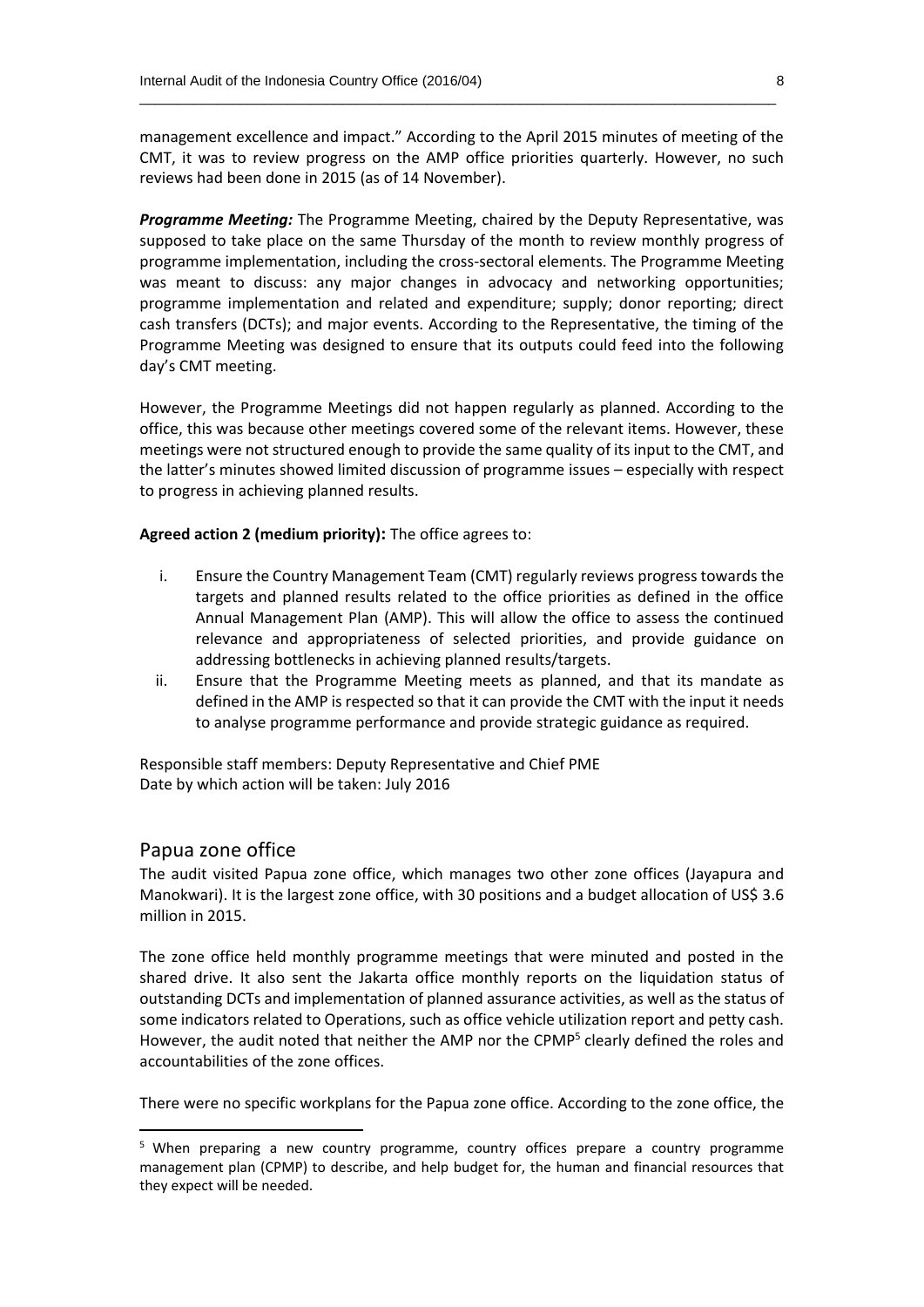programme staff and their respective partners discussed the programme activities to be implemented, and the results of these discussions were then shared with the Jakarta office as input to the overall multi-year workplan (MYWP). Once these MYWP were approved, they were used by the zone-office programme staff to identify the activities related to their area. However, these activities were set out in broad terms in the MYWP, and needed to be broken down into more specific activities/tasks for the operational workplans of the zone office. For example, for 2015, the following two activities were planned for Child Protection in Papua: "Strengthen child protection legal framework at province and district/city level"; and "Strengthen initiative on child abuse prevention and conduct documentation [of] prevention". There were no operational workplans with specific activities detailing how these broad activities will be implemented.

\_\_\_\_\_\_\_\_\_\_\_\_\_\_\_\_\_\_\_\_\_\_\_\_\_\_\_\_\_\_\_\_\_\_\_\_\_\_\_\_\_\_\_\_\_\_\_\_\_\_\_\_\_\_\_\_\_\_\_\_\_\_\_\_\_\_\_\_\_\_\_\_\_\_\_\_\_\_\_\_\_\_

In 2014, the country office had conducted an evaluation titled "Equity-Focused Formative Evaluation of UNICEF's Engagement in the Decentralization Process in Indonesia", and one of the recommendations accepted by the office was to develop the terms of engagement for field offices, including what was expected from them. In response to this, the field offices had started to prepare a field office management plan. However, this had not been finalized at the time of the audit.

#### **Agreed action 3 (medium priority):** The office agrees to:

- i. Finalize the preparation of the field office management plan, and define the zone office's roles and accountabilities in such a way as to guide their operations and priorities for each year.
- ii. Monitor the implementation of the zone offices' plans, including their priorities.

Responsible staff members: Chief PME, and Chief of Field Offices (CFO) Date by which action will be taken: July 2016

### Governance: Conclusion

Based on the audit work performed, OIAI concluded that, subject to implementation of the agreed actions described, the controls and processes over Governance, as defined above, were generally established and functioning during the period under audit.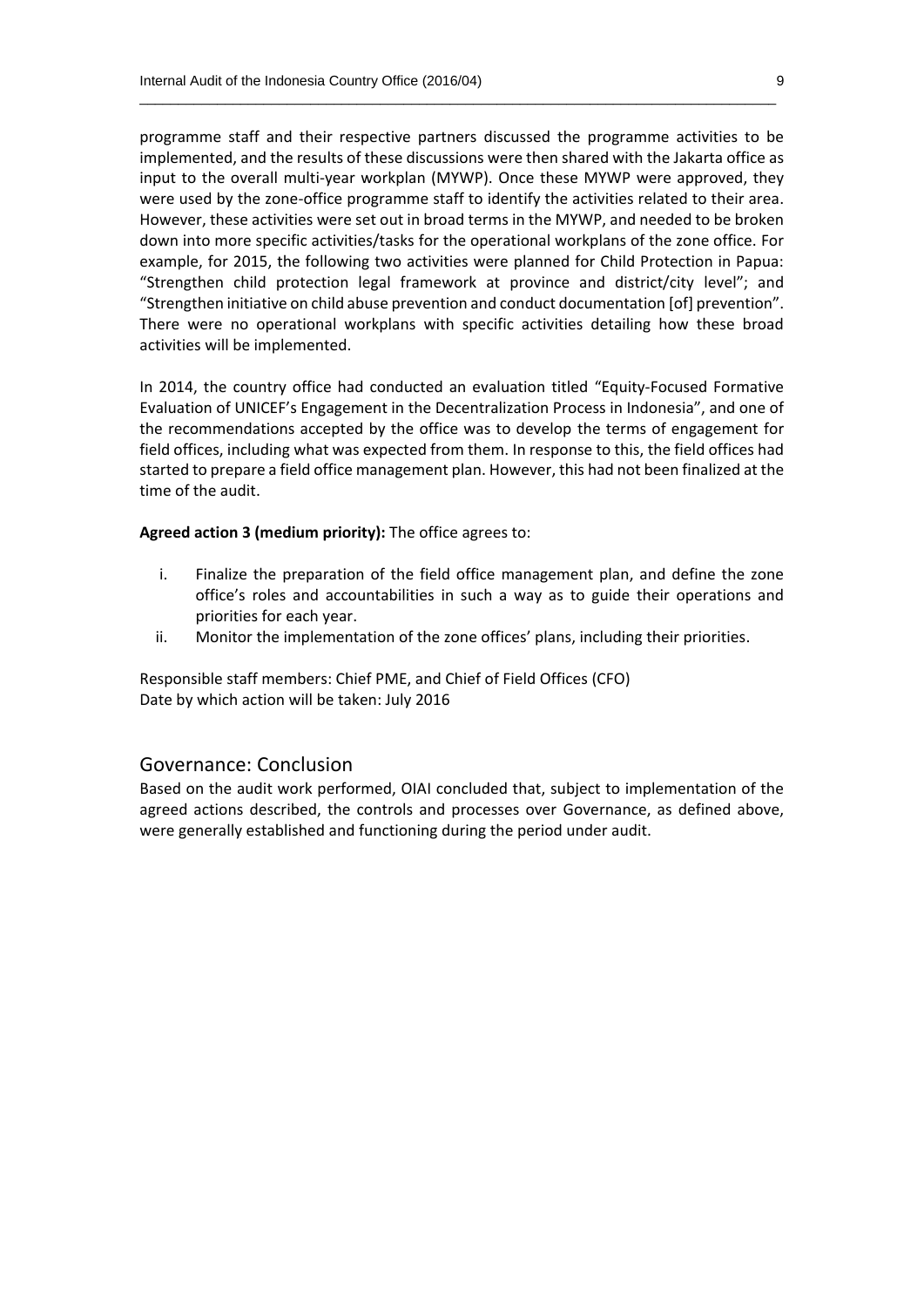### 2 Programme management

In this area, the audit reviews the management of the country programme  $-$  that is, the activities and interventions on behalf of children and women. The programme is owned primarily by the host Government. The scope of the audit in this area includes the following:

\_\_\_\_\_\_\_\_\_\_\_\_\_\_\_\_\_\_\_\_\_\_\_\_\_\_\_\_\_\_\_\_\_\_\_\_\_\_\_\_\_\_\_\_\_\_\_\_\_\_\_\_\_\_\_\_\_\_\_\_\_\_\_\_\_\_\_\_\_\_\_\_\_\_\_\_\_\_\_\_\_\_

- **Resource mobilization and management**. This refers to all efforts to obtain resources for the implementation of the country programme, including fundraising and management of contributions.
- **Planning**. The use of adequate data in programme design, and clear definition of results to be achieved, which should be specific, measurable, achievable, realistic and time bound (SMART); planning resource needs; and forming and managing partnerships with Government, NGOs and other partners.
- **Support to implementation**. This covers provision of technical, material or financial inputs, whether to governments, implementing partners, communities or families. It includes activities such as supply and cash transfers to partners.
- **Monitoring of implementation**. This should include the extent to which inputs are provided, work schedules are kept to, and planned outputs achieved, so that any deficiencies can be detected and dealt with promptly.
- **Reporting.** Offices should report achievements and the use of resources against objectives or expected results. This covers annual and donor reporting, plus any specific reporting obligations an office might have.
- **Evaluation**. The office should assess the ultimate outcome and impact of programme interventions and identify lessons learned.

All the above areas were covered in this audit.

The audit found that controls were functioning well over a number of areas. The office had completed six evaluations during the period 2014-2015, three of which had been rated by the Evaluation Office as highly satisfactory. Management responses were prepared to address evaluation recommendations and implementation of planned actions was followed up.

All the 19 donor reports that were due in 2014 were submitted on time, as were all but one of the 16 due in 2015. The reports complied with UNICEF quality standards. The office also submitted reports to its Private Sector Fundraising (PSFR) donors.

However, the audit noted the following.

### Advocacy

1

The 2011-2015 country programme included a comprehensive *Communication*, *Resource Mobilization and Partnerships* programme, which combined external and digital communication, knowledge management, communication for development (C4D), partnerships and PSFR into one cluster. Following the mid-term review (MTR) in 2013, the Communications Cluster had also started working on an Innovation Lab. <sup>6</sup> However, the office

<sup>&</sup>lt;sup>6</sup> UNICEF describes the Innovation Labs as "open, collaborative incubation accelerators that bring business, universities, governments and civil society together to create sustainable solutions to the most pressing challenges facing children and youth." See

http://www.unicef.org/innovation/innovation\_73201.html.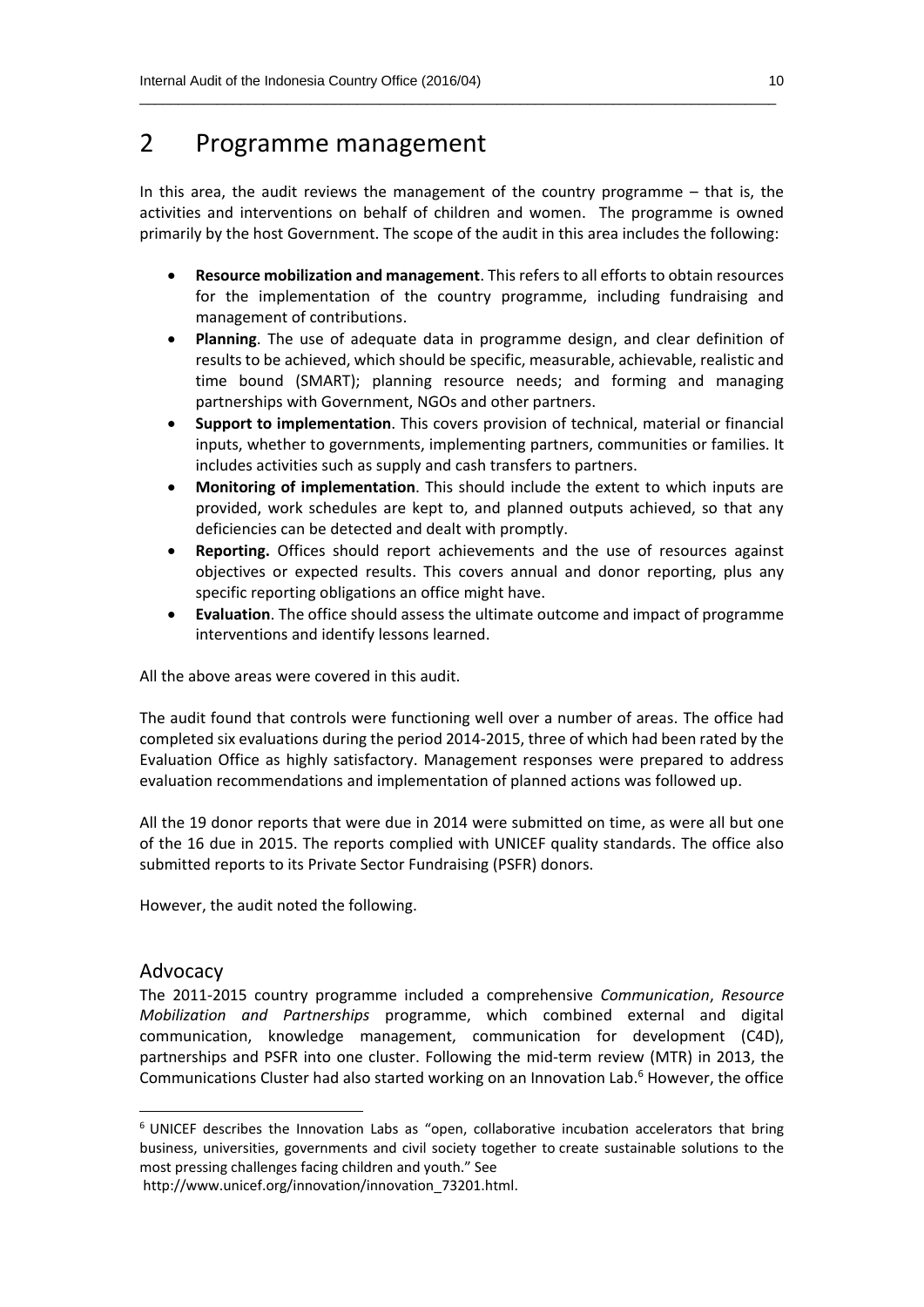has not developed an advocacy plan that identified the priority topics for advocacy and analysed the options for public and private advocacy in the Indonesian context, and clarified roles and responsibilities and possible timelines*.*

\_\_\_\_\_\_\_\_\_\_\_\_\_\_\_\_\_\_\_\_\_\_\_\_\_\_\_\_\_\_\_\_\_\_\_\_\_\_\_\_\_\_\_\_\_\_\_\_\_\_\_\_\_\_\_\_\_\_\_\_\_\_\_\_\_\_\_\_\_\_\_\_\_\_\_\_\_\_\_\_\_\_

For 2014, programme sections were asked to identify advocacy priorities and these were consolidated by the Communication Cluster. According to the Cluster, this was not done for 2015 as the office was working on the basis of a two-year workplan and these priorities had not changed. However, there had been no assessment of what had been achieved in 2014 and what remained to be done, or what improvements and adjustments should be made, in 2015.

The office had a Publications and Materials Review Committee chaired by the Chief of the Communication Cluster. The committee met on an *ad-hoc* basis for a formal review of documents for printing. The communications team said the committee could have greater impact if it were engaged upstream, helping shape the kinds of reports or publications that were created, including identification of audiences, purpose and opportunities for dissemination and use, rather than simply giving the green light to Supply Section for printing.

The office said that the above areas would be addressed in the new 2016-2020 country programme. The outcome for communications in the new country programme provides that the Communication and Public Advocacy Programme aims to ensure government and others prioritize the evidence-based realization of child rights. The first output will be the development of an advocacy strategy, with priority topics, that sets out the options for public and private advocacy in the country context, and assigns roles and responsibilities with possible timelines.

### **Agreed action 4 (medium priority):** The office agrees to:

- i. Develop an Advocacy Plan, defining the priority topics for advocacy in the Indonesian context, and clarifying roles and responsibilities and possible timelines.
- ii. Establish a mechanism to ensure that advocacy activities are monitored on a regular basis.
- iii. Review the functioning of the Publications and Materials Review Committee with a view to strengthening its role in shaping the kind of publications or materials that will be produced, including identification of audiences, purposes and opportunities for dissemination and use.

Responsible staff members: Deputy Representative, Programme Cluster Chiefs, Chief of Communications, Communication Specialist, Multimedia Specialist and C4D Specialist, CFOs Date by which action will be taken: April 2016

### Resource mobilization<sup>7</sup> plan

1

The office had had a fundraising strategy for the 2011-2015 country programme cycle. For the new programme cycle (2016-2020), it had produced a rolling resource mobilization plan and mechanism. A resource mobilization group had been established, headed by the Representative. It was planned this would meet to: identify fundraising opportunities to

 $7$  While the terms "resource mobilization" and "fundraising" are often used interchangeably, the former is slightly broader; although fundraising is its largest single component, it also includes mobilizing resources in the form of people (volunteers, consultants and seconded personnel), partnerships, or equipment and other in-kind donations.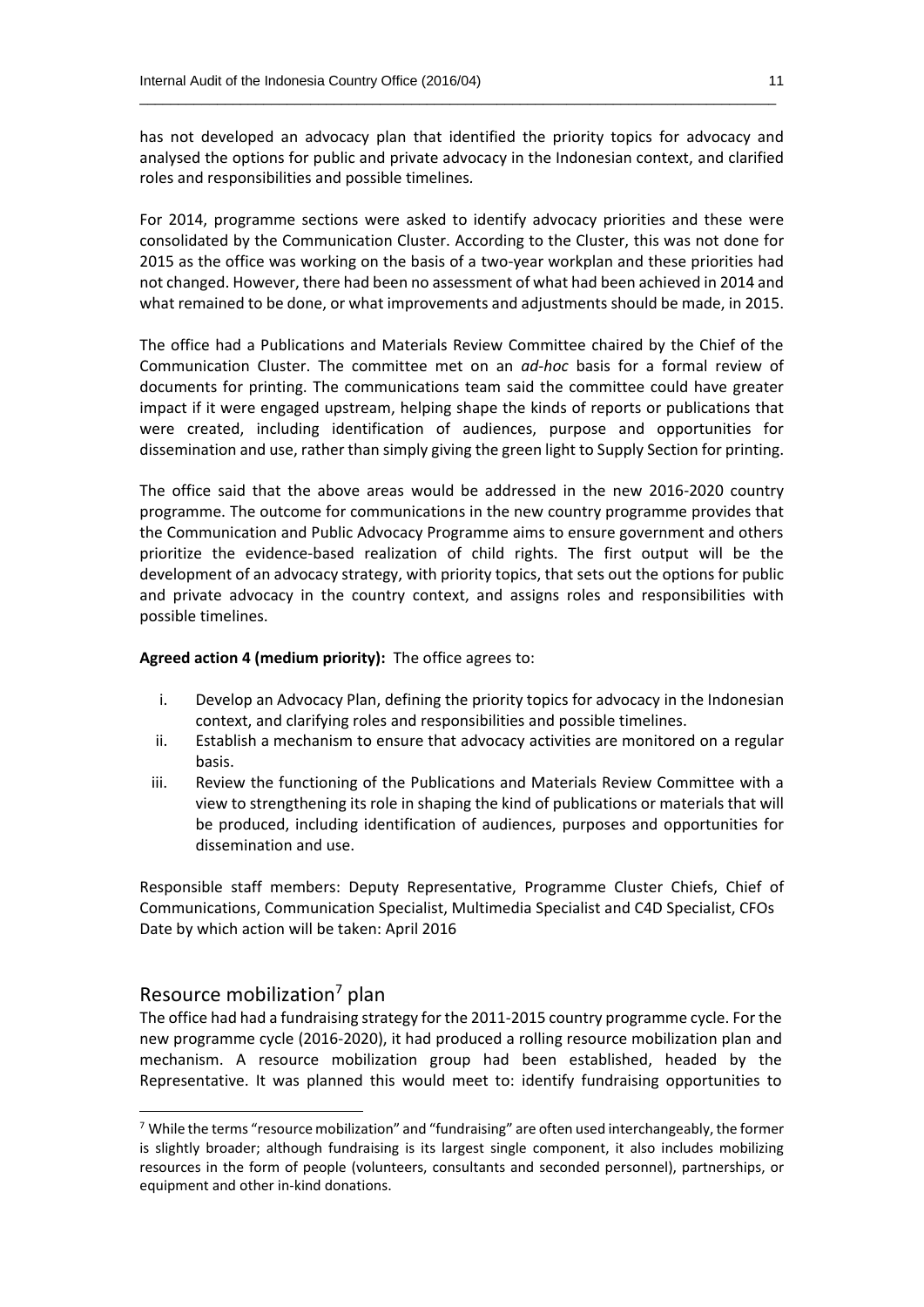address specific funding needs; coordinate resource mobilization activities, including assignment of staff members for specific tasks; and update the rolling resource mobilization plan as necessary.

 $\_$  , and the set of the set of the set of the set of the set of the set of the set of the set of the set of the set of the set of the set of the set of the set of the set of the set of the set of the set of the set of th

However, resource mobilization in UNICEF covers not only fundraising for UNICEF-supported programmes, but also leveraging resources for children – for example, by persuading Governments and other partners to devote more of their resources to programmes or activities that benefit children and women. In fact, both the 2011-2015 programme and the new 2016-2020 country programme were designed to leverage resources for children.

This was not captured in the draft Resource Mobilization Plan. It covered only fundraising, although Indonesia is a middle-income country and the funds that go directly to UNICEF to implement programmes for children have been significantly decreasing. This is reflected in the new country programme's OR budget, which at US\$ 119.7 million is 6 percent less than that of the 2011-2015 programme (US\$ 127.5 million).

**Agreed action 5 (medium priority):** The office agrees to amend its Resource Mobilization Plan for the new country programme 2016-2020 to incorporate its strategy for leveraging resources for children.

Responsible staff members: Representative, Chief Communication, and Chief PFP Date by which action will be taken: April 2016

### Management of partnerships

 $\overline{\phantom{a}}$ 

One major challenge for programme implementation in Indonesia was the ongoing requirement for UNICEF and other development partners to comply with government regulation PP/10/2011. This required that funds transferred to sub-national government be channeled through national line ministries, who were to share in accountability for the proper utilization of the funds. This took effect in August 2013 and had led to significant delays in implementation and reduction in programme expenditure.

A programme review conducted with the Government at the end of 2014 found this procedure a significant constraint to programme implementation at decentralized level. The office had been working with the Ministry of National Development Planning (BAPPENAS<sup>8</sup>) and the Ministry of Finance to develop standard operating procedures for line ministries to use in channelling funds to sub-national level.

In the meantime the office had also been working more with NGOs for programme activities at the sub-national level. Agreements with both international and local NGOs had increased from three at the start of the country programme in 2011 to 32 in 2013. By November 2015, it had jumped further, to 93 active project cooperation agreements (PCAs) and small-scale funding agreements (SSFAs). Of the 93 active PCAs/SSFAs in 2015, 61, or 66 percent, had an agreement value of less than US\$ 50,000.

This imposed an administrative burden on the office, and it was exploring ways of reducing the number of small NGO partners with which it worked. The office said that mapping of NGOs working in a particular thematic or geographical area was being considered in developing the

<sup>8</sup> BAPPENAS: *Badan Perencanaan Pembangunan Nasional* (from the name National Development Planning Agency).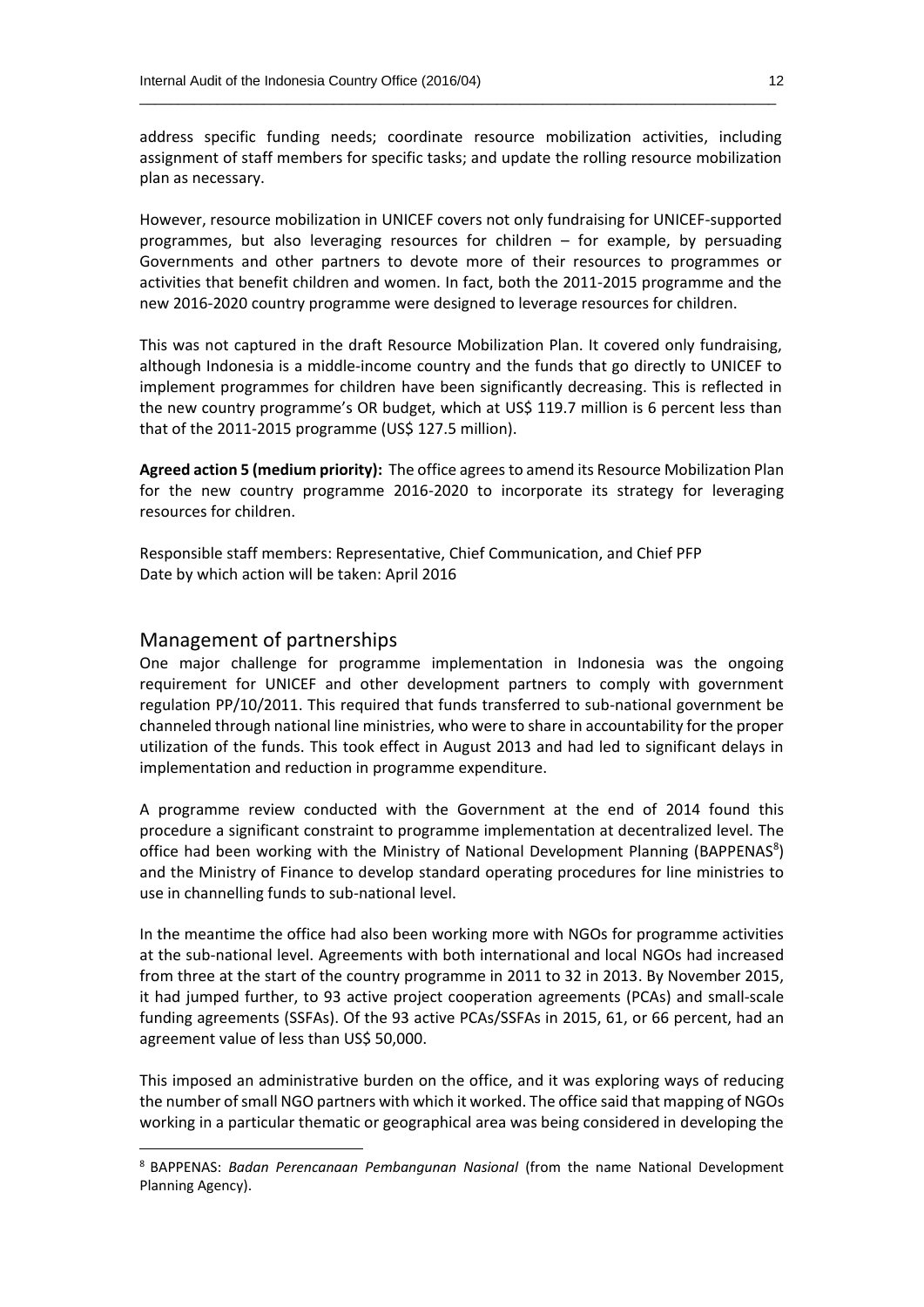Field Office Management Plan for 2016. It also said it was aware of the need to consolidate the small SSFAs to reduce the cost/work involved in managing these small agreements. Government partners had been consulted on how to build partnership with NGOs into the multi-year workplan.

 $\_$  , and the set of the set of the set of the set of the set of the set of the set of the set of the set of the set of the set of the set of the set of the set of the set of the set of the set of the set of the set of th

The audit also noted the following.

**.** 

*Partnership agreement:* In its visit to the Papua zone office, the audit met two nongovernmental organizations (NGOs). With one of these, the office had signed a PCA and committed itself to contribute approximately US\$ 670,000. This NGO had been formally established in June 2014, the same month that its partnership cooperation agreement (PCA) with UNICEF was submitted to the Contract Review Committee (CRC).<sup>9</sup>

The NGO explained that since it was newly formed and had no prior partnership experience, it had initially proposed to the UNICEF office a smaller project with activities that were within its expertise and capacity. However, the office asked the NGO to extend the scope of the activities to those that were to have been implemented by the Provincial Health Office (PHO), as the UNICEF was not allowed to transfer funds directly to the Government partners at the decentralized level.

This appeared to mean that the NGO had to engage in activities for which it did not have any experience, such as WASH<sup>10</sup> activities for example (and the NGO had been rated as high risk in the micro-assessment $^{11}$ ). In fact, the NGO was not implementing these additional activities; it just helped channel the funds to the relevant government partners that were actually doing so, because UNICEF was not permitted to transfer funds to Government partners at the subnational level. In the PCA, however, the NGO was presented as responsible for the implementation of all activities. In the audit's view, this was not appropriate; it could for example have given UNICEF little redress if the activities had not been implemented as agreed.

*Review of PCAs:* The audit also noted that in 2014 the Contract Review Committee (CRC) had reviewed the proposed PCAs related to the two NGOs visited in Papua. In fact, PCAs were meant to be reviewed by an office's dedicated PCA Review Committee (PCARC); CRCs are supposed to consider contracts with suppliers and contractors, not agreements with NGO partners. Moreover the review focused on the financial management capacity of the NGOs, but the content of the project documents were not examined. This could be due to the fact that the CRC did not include sufficiently senior programme staff.

For 2015, the office had strengthened its PCA review process by establishing a PCA Review Committee chaired by the Deputy Representative. The name of the committee was subsequently changed to the Partnership Review Committee in line with the revised procedure for managing collaboration with NGOs in April 2015.<sup>12</sup> The office had briefed

<sup>9</sup> The CRC is an internal body in a UNICEF office that scrutinizes all contract agreements with external organizations over a certain value, typically US\$ 50,000 (though an office can set it lower if it wishes). <sup>10</sup> Water, Sanitation and Hygiene.

 $11$  Micro-assessments are part of the Harmonized Approach to Cash Transfers - see observation on p16 below.

 $12$  The regulations for much of the period under audit were set out in the Guidelines for Programme Cooperation Agreements and Small Scale Funding Agreements (CF/EXD/2009-011). With effect from 1 April 2015 these guidelines were superseded by UNICEF Procedure For Country And Regional Office Transfer Of Resources To Civil Society Organizations (FRG/PROCEDURE/2015/001), which introduces a number of changes (for example, SSFAs may now be used up to a threshold of US\$ 50,000).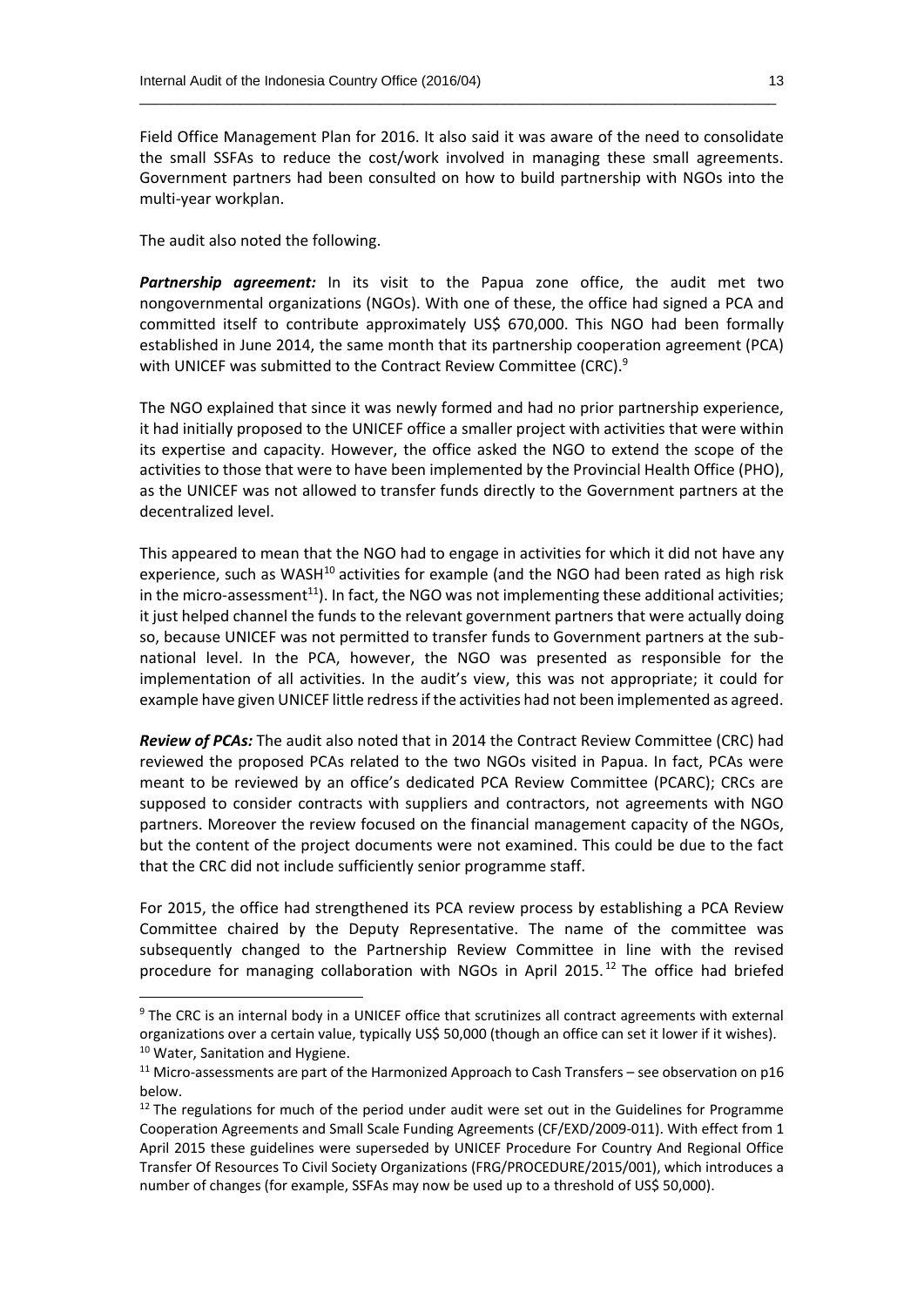concerned staff on the new procedures and other related policies, and had strengthened the PCA review process applying the requirements of the revised procedures. The PRC had strengthened its review process, focusing on the quality of PCAs – particularly with regard to formulation of outputs and activities, as well as indicators and targets.

 $\_$  , and the set of the set of the set of the set of the set of the set of the set of the set of the set of the set of the set of the set of the set of the set of the set of the set of the set of the set of the set of th

*Monitoring outputs from PCA/SSFA agreements:* Both NGOs met by the audit in Papua confirmed that they reported only on the activities implemented, rather than against the results and indicators included in the respective PCAs. In fact, when the audit reviewed the project results matrices of the PCAs pertaining to these partners, it found many gaps in those results and indicators that would have made it harder to report accurately against them. For example:

- Results were not specific to the partnership but referred to the overall programme outputs.
- Indicators were formulated as expected results (example: "Strengthen the health systems to improve the availability and quality of integrated services and supplies in health system in support of improved integrated programs performance"). An indicator should not be a result in itself, but a metric that helps assess whether that result has been achieved.
- Indicators without baselines or with vague target values (example: "Larger percentage of government's public resources invested within the C-IMCI total budget".)
- Indicators that were difficult if not impossible to measure (example: At least 50 percent of eligible parliamentarians and key stakeholders in Jayapura and Jayawijaya districts have 50 percent increase in awareness after the activities).
- Strategic activities were not always clearly stated (example: "New-born care service strengthening").

In the case of the NGO partner visited in Papua that was channelling funds to the PHO (see *Partnership agreement*, previous page), the partner explained that the results and indicators for the areas covered by the funds it was channelling were just copied from the workplan and from PHO plans without further analysis.

### **Agreed action 6 (medium priority):** The office agrees to:

- i. Clearly define the responsibilities of an NGO in signed agreements when it is used to channel funds to other partners.
- ii. Ensure that Project Cooperation Agreements/Small-Scale Funding Agreements capture accurately the activities assigned to the partner, and include clearly defined results and indicators.
- iii. Ensure that all NGO partners are briefed on their accountability for reporting against agreed planned results and that compliance is monitored.
- iv. Continue its efforts to find alternatives to working with a large numbers of small NGO partners, in order to rationalize the cost/workload involved in managing these collaborations.

Responsible staff members: Deputy Representative and relevant Programme Staff, Cluster Chiefs, Chief PME, and CFOs

Date by which action will be taken: April 2016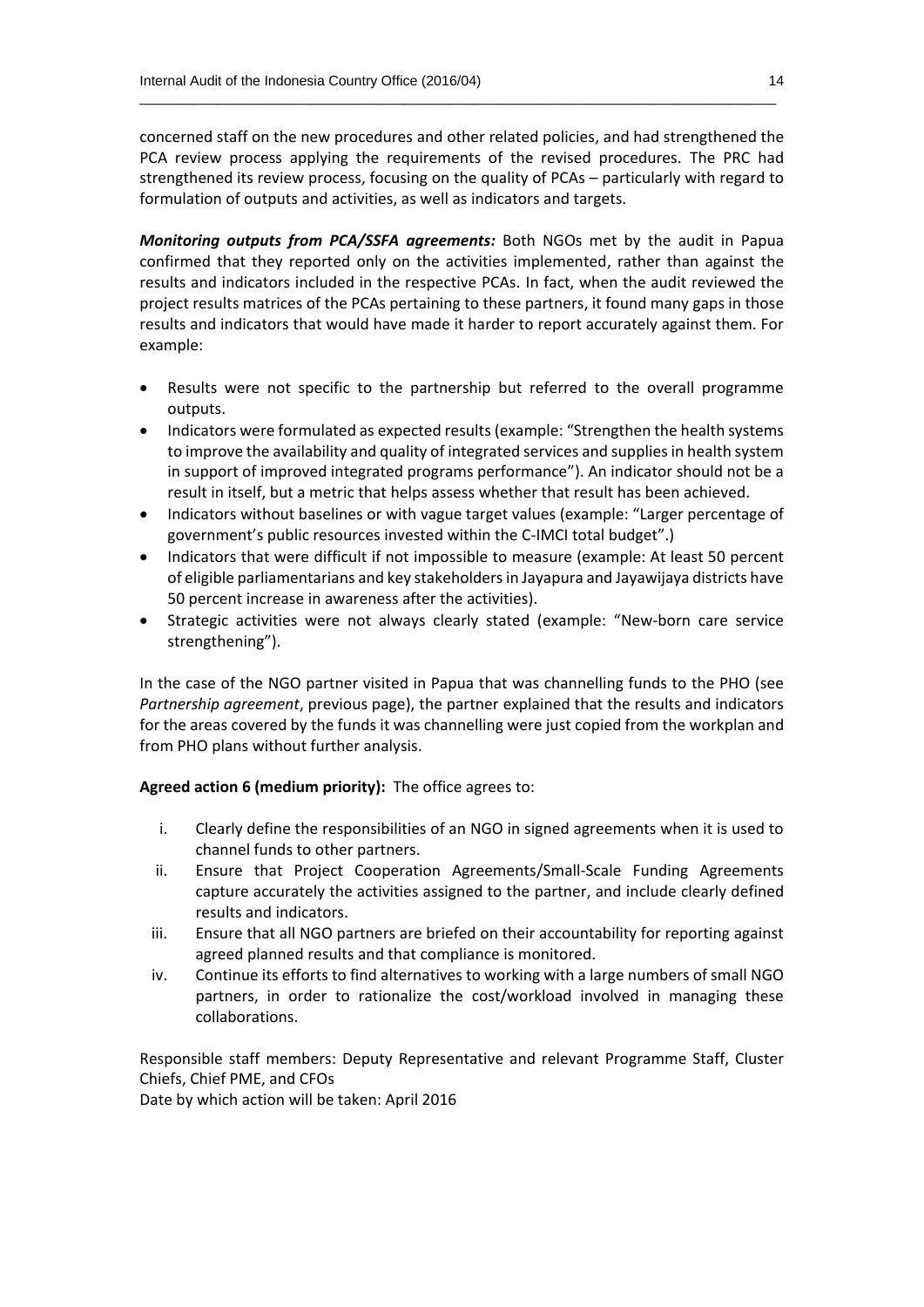### Ownership of programme by Government at sub-national level

The audit visited a community-based violence prevention project implemented in partnership with a local NGO in a village in the district of Jayapura. According to the office, the provincial department responsible for women's empowerment and child protection was the government counterpart in this project and was expected to scale up this model. However, even though approximately 20 events (workshops, training sessions, role plays) were organized in this pilot village, the government counterpart did not participate in any of these events. The office did not give a clear reason. In these circumstances, it was not clear how this model would be scaled up by the Government.

 $\_$  , and the set of the set of the set of the set of the set of the set of the set of the set of the set of the set of the set of the set of the set of the set of the set of the set of the set of the set of the set of th

The audit also met the PHO staff member responsible for coordination of cooperation with UNICEF and found she was not aware of the details of this cooperation and did not have a copy of the signed workplan. Moreover the zone office confirmed that there had been no formal programme reviews in 2014 and 2015, whether mid-year or annual reviews, as their focus was on the follow-up of PCA implementation and on the preparation of donor reports.

The audit noted that the absence of agreed-upon operational workplans and of joint programme reviews seemed to be the contributing factors to the lack of ownership of the programme by the government counterparts. However, one Government partner visited by the audit in Jakarta emphasized the need for active involvement of the government partners at the sub-national level from the planning and selection process to implementation, monitoring and evaluation, in order to promote ownership and ensure the sustainability of the programme. The UNICEF office told the audit that it was trying to encourage better acceptance of NGOs by the different layers of Government as partners in programme implementation, as well as programme planning, monitoring and evaluation.

**Agreed action 7 (high priority):** The office agrees to ensure that government partners, especially those at the sub-national level, are informed of selection of NGO partners; that, as much as possible, sub-national government and NGOs jointly plan, monitor and review agreed activities; and that the process is adequately documented.

Responsible staff members: Deputy Representative, Cluster Chiefs, CFOs, and PRC Secretary Date by which action will be taken: April 2016

### Harmonized Approach to Cash Transfers

Offices are expected to implement the Harmonized Approach to Cash Transfers (HACT). With HACT, the office relies on implementing partners to manage and report on use of funds provided for agreed activities. This reduces the amount of supporting documentation UNICEF demands from the partner, thus cutting bureaucracy and transaction costs.

HACT makes this possible by requiring offices to systematically assess the level of risk before making cash transfers to a given partner, and to adjust their method of funding and assurance practices accordingly. HACT therefore includes micro-assessments of implementing partners expected to receive US\$ 100,000 or more per year from UNICEF. At country level, HACT involves a macro-assessment of the country's financial management system.

As a further safeguard, the HACT framework requires offices to carry out assurance activities regarding the proper use of cash transfers. Assurance activities should include spot checks, programme monitoring, scheduled audit and special audits. There should also be audits of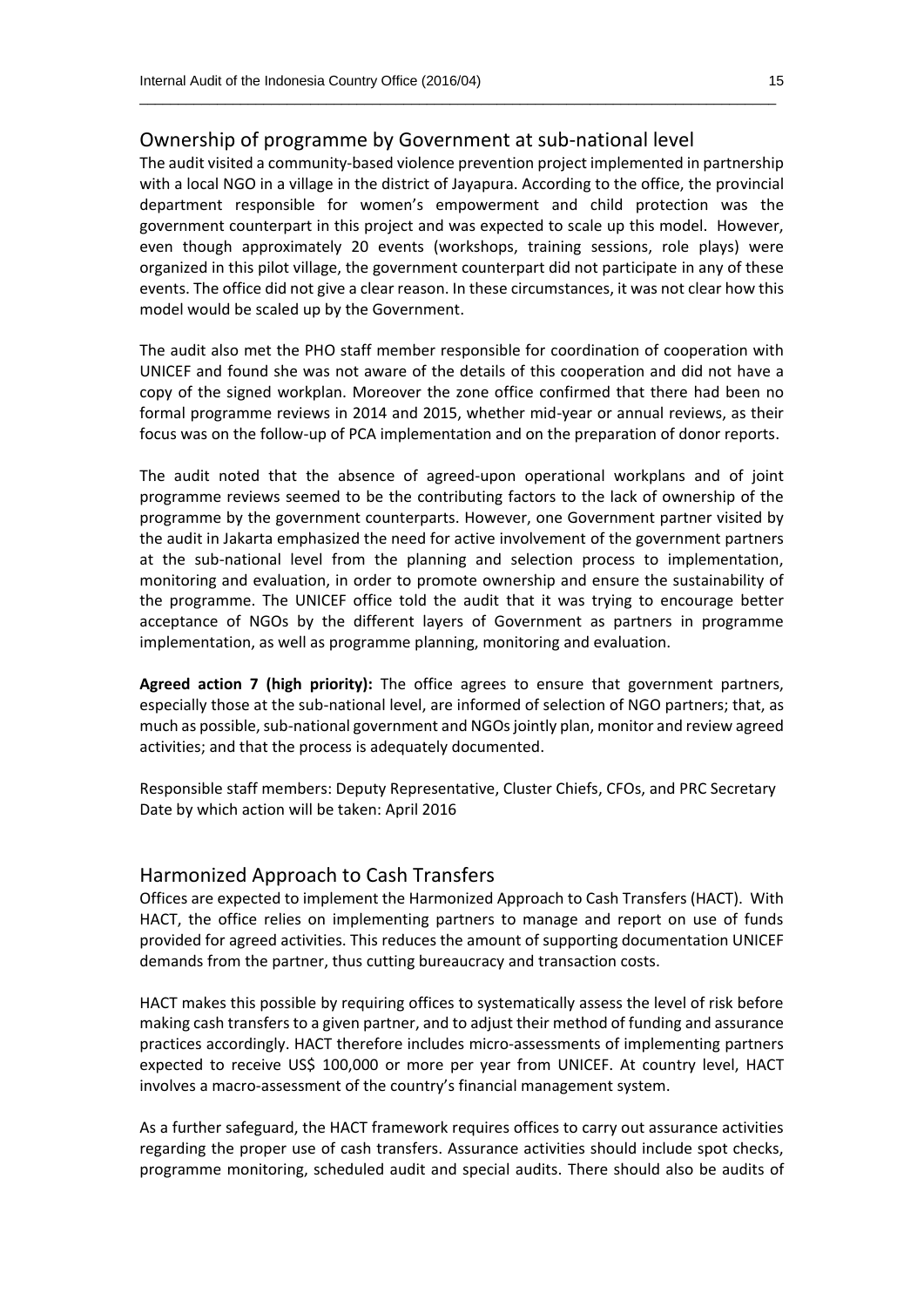implementing partners expected to receive more than US\$ 500,000 during the programme cycle. HACT is also required for UNDP and UNFPA and the agencies are meant to work together to implement it.

 $\_$  , and the set of the set of the set of the set of the set of the set of the set of the set of the set of the set of the set of the set of the set of the set of the set of the set of the set of the set of the set of th

A revised HACT framework, endorsed by UNDP, UNFPA and UNICEF, was adopted in February 2014. In addition, with effect from 1 July 2015, UNICEF issued new UNICEF-specific HACT guidelines to all Regional Offices.

The country office's cash transfers to implementing partners in 2014 amounted to US\$ 6.5 million, representing 26 percent of the 2014 total expenditure. As of the end of October 2015, cash transfers for 2015 had amounted to US\$ 5.3 million or 33 percent of total expenditure. The office collaborated with 138 partners during the programme cycle.

The audit noted the following.

**.** 

*Oversight of HACT implementation:* UNICEF participated actively in the UN HACT Advisory Group and had established its own HACT working group. The office had drawn up HACT Assurance Plans for 2014 and 2015 that included plans for micro-assessments, spot checks, programmatic visits and audits. The plan was regularly reviewed by the office's HACT group and presented to the CMT. Management indicators related to HACT implementation were included as management key performance indicators of the office.

However, implementation of the 2014 and 2015 Assurance Plan was low (see p17 below). In addition, the planned amount of cash transfer for 2015 had not been reviewed to see if it was still accurate. This review is important as the figures are used for determining the need for micro-assessments and other assurance activities.

*Macro-assessment:* The macro-assessment of the Public Financial Management (PFM) system and country economic context is supposed to be done once per programme cycle, preferably during the country programme preparation phase. The macro-assessment is used as input to the UNDAF.<sup>13</sup> It is also used to decide whether to rely on a country's Supreme Audit Institution  $(SAI)<sup>14</sup>$  for audit of government partners. The macro-assessment can be based on existing surveys or documentation.

The latest macro-assessment had been in 2008. In 2014, the office engaged a local audit company to do the macro assessment, but it did not deliver, and eventually opted to have its contract cancelled. In 2015, the office engaged a firm under an LTA (long-term agreement) for HACT Services to do the desk review based on some documentation collected by the office (the macro-assessment can be based on existing surveys or documentation). However, this documentation was found to be inadequate. At the time of audit in November 2015, the office was coordinating with the other UN agencies in the country regarding completion of the macro-assessment.

*Training of partners and staff on HACT:* The office trained staff and partners involved in the management of cash transfers. However, visits to implementing partners in Papua (three

<sup>&</sup>lt;sup>13</sup> The United Nations Development Assistance Framework (UNDAF) is a broad agreement between the UN as a whole and a national Government, setting out the latter's chosen development path, and how the UN will assist.

<sup>&</sup>lt;sup>14</sup> The Supreme Audit Institution in a country is typically the Comptroller General, Auditor General or National Audit Office. In this case it is the Audit Board of the Republic of Indonesia.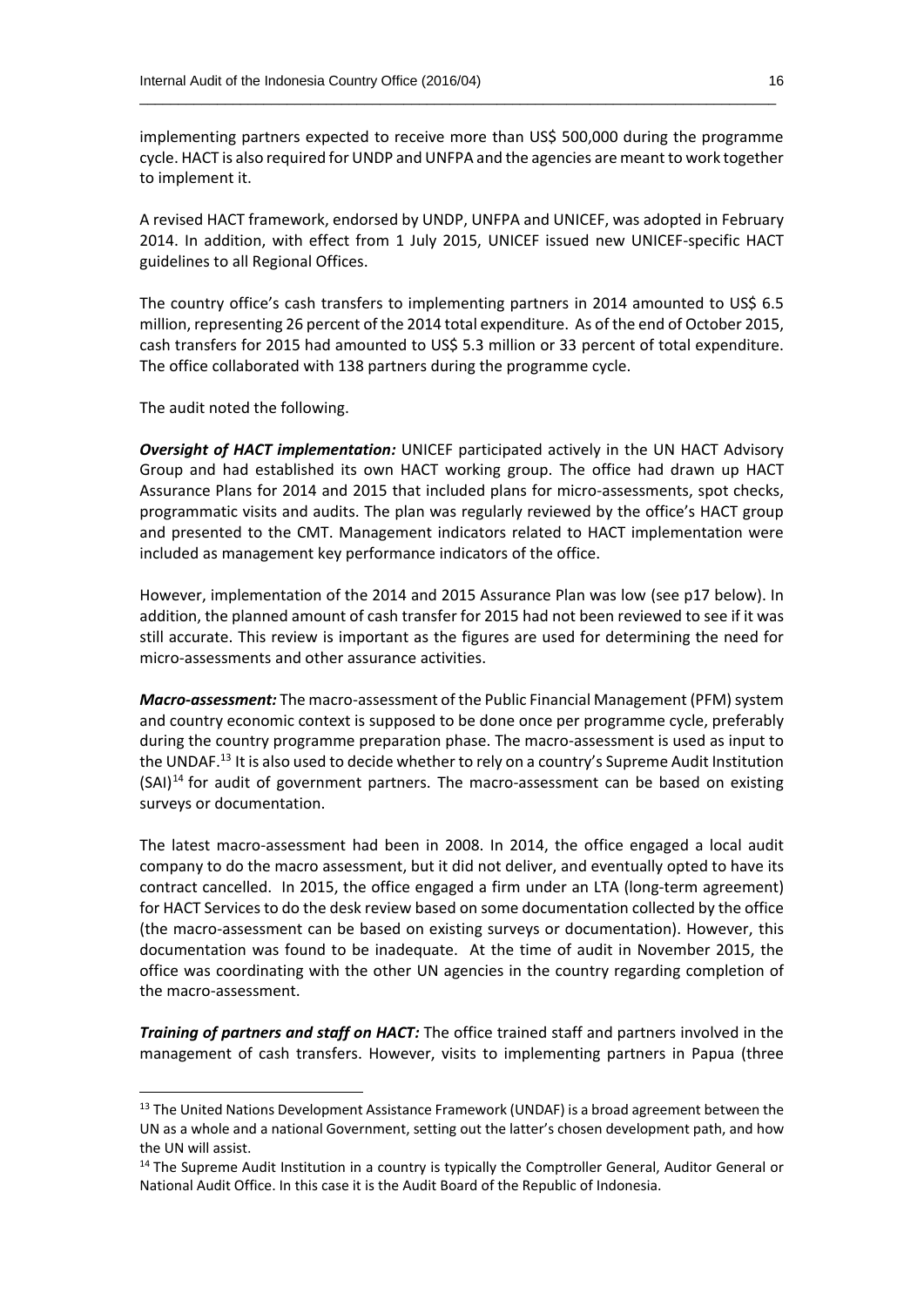NGOs and one Government partner) showed that even though they had received training, they had not yet fully grasped the principles of HACT. None referred to a risk-based approach to transfer of cash to partners, or to frequency of assurance activities being based on the level of risk of the partner. Even though they received copy of their micro-assessment and spotcheck reports, none of them knew their risk-level rating or its implications. In general, HACT approach was perceived by these partners as an additional burden and complexity in UNICEF administrative procedures.

 $\_$  , and the set of the set of the set of the set of the set of the set of the set of the set of the set of the set of the set of the set of the set of the set of the set of the set of the set of the set of the set of th

*Micro-assessment:* A micro-assessment is a review of an individual implementing partners' financial and procurement management capacities. It is done by an external service provider once per programme cycle. Micro-assessments are done of partners expected to receive US\$ 100,000 or more per year,<sup>15</sup> and are used to determine the partner's risk rating. This in turn will be used to decide what type of cash transfer is appropriate and what the level of assurance activities should be. A micro-assessment should also identify opportunities for capacity development.

As of 30 October 2015, the office's updated Assurance Plan showed that of planned 81 microassessment activities, 70 (86 percent) had been completed. However, the audit's verification showed that by the criteria above, only 31 partners required micro-assessment in 2015. Further, as of 30 November 2015, only 17 of these had been assessed; thus performance was only 55 percent. The discrepancy was mainly due to inclusion in the 2015 Plan of microassessments of partners where planned cash transfer for 2015 was less than US\$ 100,000. Offices may, if they wish, apply a simplified financial check, rather than a full microassessment, in these cases. Also, review of sample micro-assessment reports showed noncompliance with the report format as required in the revised HACT Framework of February 2014.

*Spot checks:* A spot check is a review of financial records to obtain reasonable assurance that amounts reported by implementing partners on the FACE form<sup>16</sup> are accurate. Spot checks are performed in the office of the implementing partner where the financial records are kept. Spot checks are not audits, and the extent of expense testing is generally lower.

For 2015, the office planned to undertake 59 spot checks but as of 30 October 2015, only 19, or 32 percent, had been completed. Also, the spot-check format was one agreed by the UN in the country prior to the implementation of the revised UNICEF-specific HACT Framework in July 2015. The latter set out new procedures for the spot checks and for the reporting format. The audit also noted that the spot-check reports omitted details of the transactions reviewed.

OIAI visited five implementing partners in Jakarta. Two said they had not been briefed on the results of the spot check; in one case, the spot-check report had not been shared with the partner after more than six months. Two partners had not implemented the recommendations from the spot check.

In Papua, the audit verified the spot checks conducted by the office for the two NGOs visited. In addition to the review of internal controls, these spot checks had included review of the

**.** 

<sup>&</sup>lt;sup>15</sup> For partners receiving less than this figure, offices should consider whether a micro-assessment is necessary; if they think it is not, they can apply a simplified financial management checklist set out in the HACT procedure.

<sup>&</sup>lt;sup>16</sup> The Funding Authorization Certificate of Expenditure (FACE) form is used by the partner to request and liquidate cash transfers. See observation on the use of the FACE form on p22 below.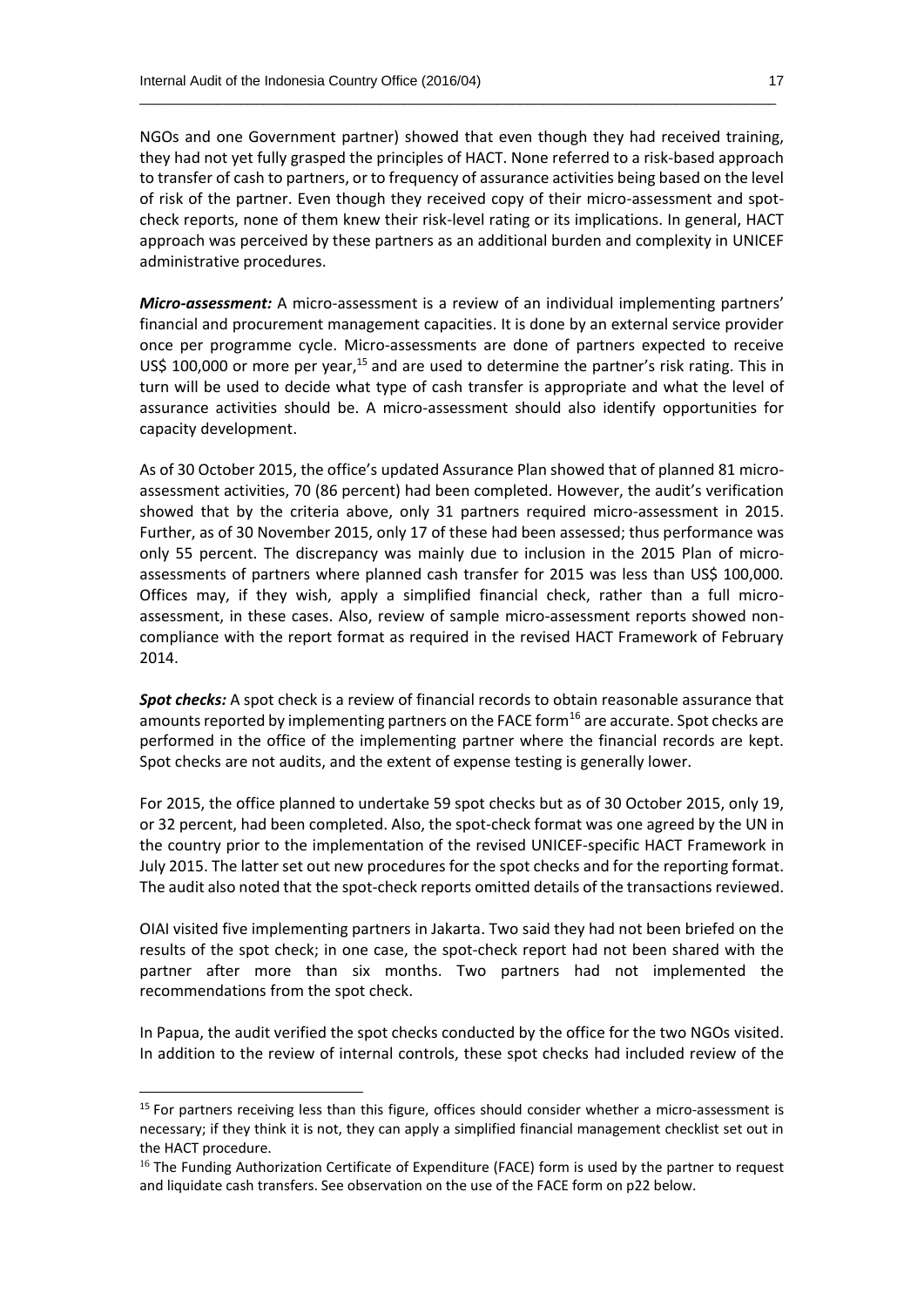supporting documents of a sample of liquidations. However, the audit review of these samples showed that some aspects were overlooked. In particular, for both NGOs, the FACE forms were not correctly filled in (the certification box was not checked in any of the liquidations verified); and in one case, a refund was reported in the column reserved for the authorized amount. In another case related to an NGO that received more than US\$ 650,000, the spot check did not flag that there was only one cheque signatory instead of the two signatories required to allow for adequate segregation of duties.

 $\_$  , and the set of the set of the set of the set of the set of the set of the set of the set of the set of the set of the set of the set of the set of the set of the set of the set of the set of the set of the set of th

*Programmatic visits:* The programmatic visit is a component of programme monitoring and is also a component of HACT. It provides assurance that results reported by the partner are accurate. The objective of a programmatic visit is to obtain evidence on the status of implementation of the programme, and review progress, challenges and constraints, and ways to address them. Depending on the nature of the programme, programmatic visits may be trips to a field location (field monitoring), meetings with key stakeholders, and/or UNICEF staff's direct observation of completion of activities/outputs.

In the 2014 Assurance Plan, the office reported that 46 of the 91 planned programmatic visits (51 percent) were completed by year end. For 2015, 181 programme visits were planned, of which 118 (65 percent) had been reported as completed by 30 October 2015. However, a review of sample Programmatic Visit Reports showed a lack of record of work done to secure evidence on progress, challenges and constraints in implementation.

*Scheduled audits:* The scheduled audit is a systematic and independent examination of data, statements, records, operations and performance of an implementing partner carried out by an external service provider. For UNICEF, a scheduled audit is an internal control audit. A financial audit is conducted if the implementing partner is shared with another adopting agency and is rated high or significant risk. The period under audit is defined by the UNICEF office commissioning each audit, and is typically one year. One scheduled audit is required for all implementing partners that have received more than US\$ 500,000 during the programme cycle. Offices may also undertake annual scheduled audits in place of spot checks on Significant and High risk partners receiving more than US\$ 500,000 a year.

Of the office's 138 partners, 18 partners had received more than US\$ 500,000 since the start of the programme cycle in 2011 up to the date of the audit (November 2015). The office records showed that 15 of these partners had been audited. However, 13 of the audits covered transactions of the implementing partner for the year ended 31 December 2011, when UNICEF cash transfers had (with one exception) not reached the US\$ 500,000 threshold. In fact cash transfer to eight partners had reached less than US\$ 100,000 (in four cases, less than US\$ 50,000) at the time of the scheduled audit. The office said that the audits pertained to cash transfers in the previous programme cycle. However, audits should pertain to the current programme cycle.

Most of the audits were conducted by the government's Supreme Audit Institution and the office was not charged for the cost of the audit. The request for such an audit was sent by the office of the UN Resident Coordinator (UNRC) for all UN agencies. Each UN agency submitted their request for audit to the UNRC for consolidation. In sending the request for 2015, the UNRC shared the Audit Terms of Reference according to the revised HACT Framework for consideration in conducting the audit.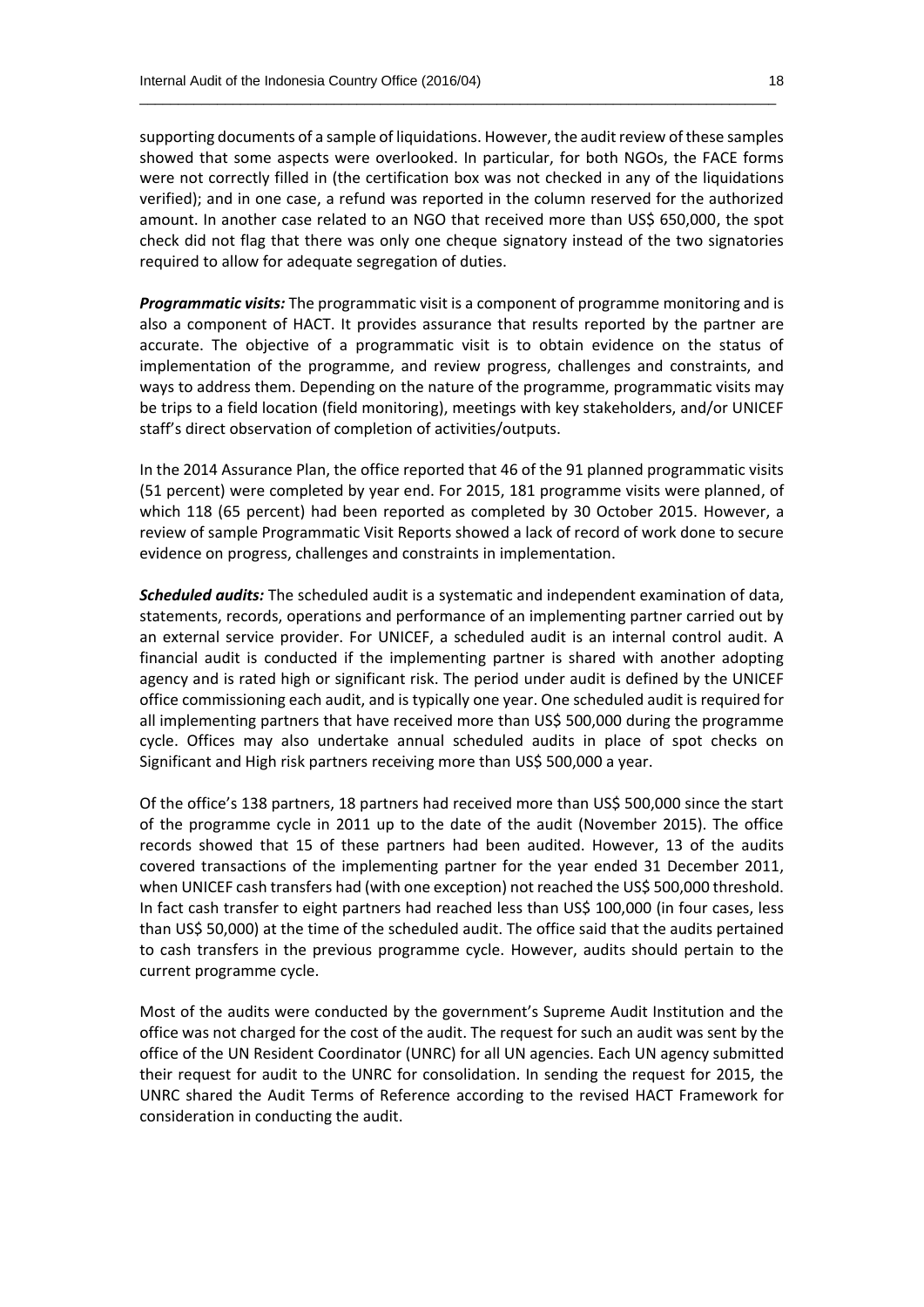*Follow-up on recommendations:* The office had started to develop a formal process to track the implementation of recommendations from micro-assessment, spot checks and scheduled audits.

 $\_$  , and the set of the set of the set of the set of the set of the set of the set of the set of the set of the set of the set of the set of the set of the set of the set of the set of the set of the set of the set of th

**Agreed action 8 (medium priority):** The country office agrees to:

- i. Complete a macro-assessment of the Public Financial Management (PFM) system for audits of government partners. This will be done in coordination with the other UN agencies.
- ii. Ensure that implementing partners, including the sub-national NGOs, are trained on Harmonized Approach to Cash Transfers (HACT) approach and procedures in accordance with HACT guidelines.
- iii. Regularly review the HACT Assurance Plan, especially the planned cash transfer for the year, to have an accurate basis for determining the need for micro-assessments and other assurance activities.
- iv. Ensure there is a process to monitor the full implementation of the HACT assurance plan.
- v. Apply the required format for micro-assessments, spot checks and programmatic visits, consistent with the requirements of the revised HACT framework.
- vi. Establish a quality assurance process over the completed spot checks and take corrective action as needed.
- vii. Ensure that reports from the micro-assessments, spot checks, programmatic visits and scheduled audits are shared promptly with the partners concerned, and monitor, and follow-up on, implementation of agreed recommendations.

Responsible staff members: Representative, Deputy Representative, HACT Focal Point, Finance unit, Cluster Chiefs, Chief PME, and CFOs Date by which action will be taken: November 2016

### Integrated Monitoring and Evaluation Plan

**.** 

UNICEF offices prepare an Integrated Monitoring and Evaluation Plan (IMEP) that includes studies, research and related activities as well as formal evaluations. Together with Government partners, the office had drawn up a five-year IMEP for the country programme cycle 2011-2015 and this was attached to the Country Programme Action Plan (CPAP)<sup>17</sup> signed with the government.

The office had put together annual IMEPs in 2011, 2012 and 2013 by collecting planned IMEP activities from the agreed workplans, but did not always refer to the five-year IMEP to ensure consistency. As part of the mid-term review (MTR) in 2013, the office had updated the fiveyear IMEP, recording the actual activities completed in 2011-2013 and indicating the planned activities for 2014 and 2015. However, the annual IMEPs for 2014 and 2015 were also not consistent with the revised five-year IMEP because, as in prior years, they had been drawn up without direct reference to it, by collecting planned IMEP activities from the workplans.

Only two of the four planned surveys and studies in the revised five-year IMEP were in the 2014 IMEP. Of the remaining two, one was postponed to 2015 and the other was dropped.

 $17$  The CPAP is a formal agreement between a UNICEF office and the host Government on the programme of cooperation, setting out the expected results, programme structure, distribution of resources and respective commitments during the period of the current country programme.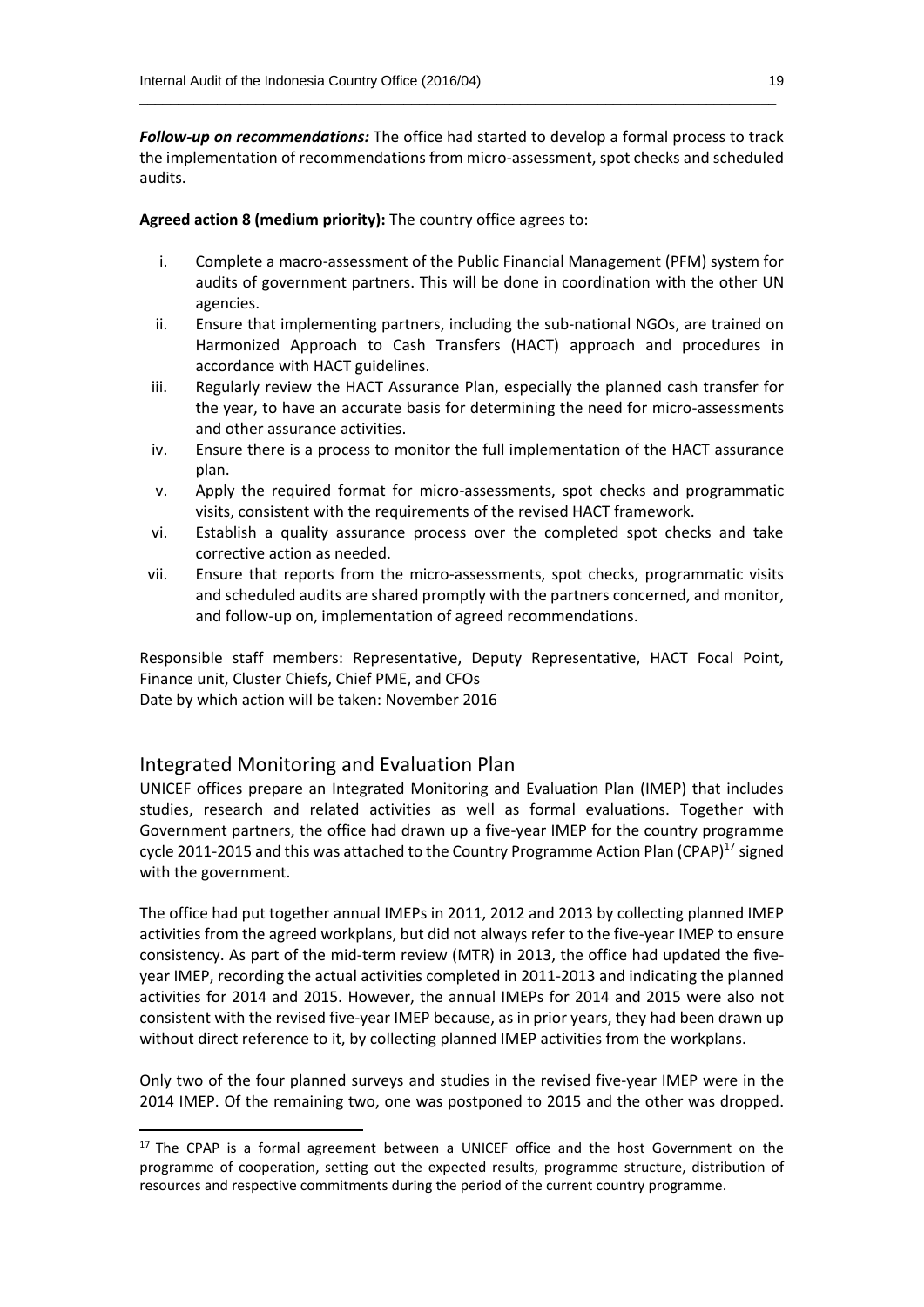Both had originally been planned as inputs to the development of the new country programme. The activity that was postponed to 2015, "Children and urbanization study to inform new country programme development", was still on-going at the time of audit in November 2015, after the new country programme had been defined. The audit also noted that this was a carry-over from 2013 IMEP.

 $\_$  , and the set of the set of the set of the set of the set of the set of the set of the set of the set of the set of the set of the set of the set of the set of the set of the set of the set of the set of the set of th

Implementation of the planned activities in the 2014 IMEP was low. In 2014, only 14 out of 26 activities were completed. Of the surveys and studies, only three of 10 were completed, while of the three evaluations planned, only two were done.

For 2015, only one study and no evaluation was included in the revised five-year IMEP but in the 2015 annual IMEP, 15 surveys and studies and one evaluation was included. The completion rate of the 2015 IMEP by end of October 2015 was only 17 percent.

**Agreed action 9 (medium priority):** The office agrees to strengthen the management of the process of developing, implementing and monitoring of activities planned in the Integrated Monitoring and Evaluation Plan (IMEP), and taking the following steps:

- i. Make direct reference to the five-year IMEP, and justify any adjustment from it in writing.
- ii. Introduce an adequate vetting process to ensure that what is planned can be realistically achieved with the available resources.
- iii. Establish a system for monitoring the implementation of the planned activities to ensure that they take place, and are completed as planned to serve the intended purpose. This will include clear division of labour among units/clusters for managing and tracking the IMEP activities.
- iv. Systematically vet and supervise IMEP activities to ensure they are on track in achieving the desired high-quality output.

Responsible staff members: Chief PME Date by which action will be taken: March 2016

### Programme management: Conclusion

Based on the audit work performed, OIAI concluded that, subject to implementation of the agreed actions described, the controls and processes over programme management, as defined above, were generally established and functioning during the period under audit.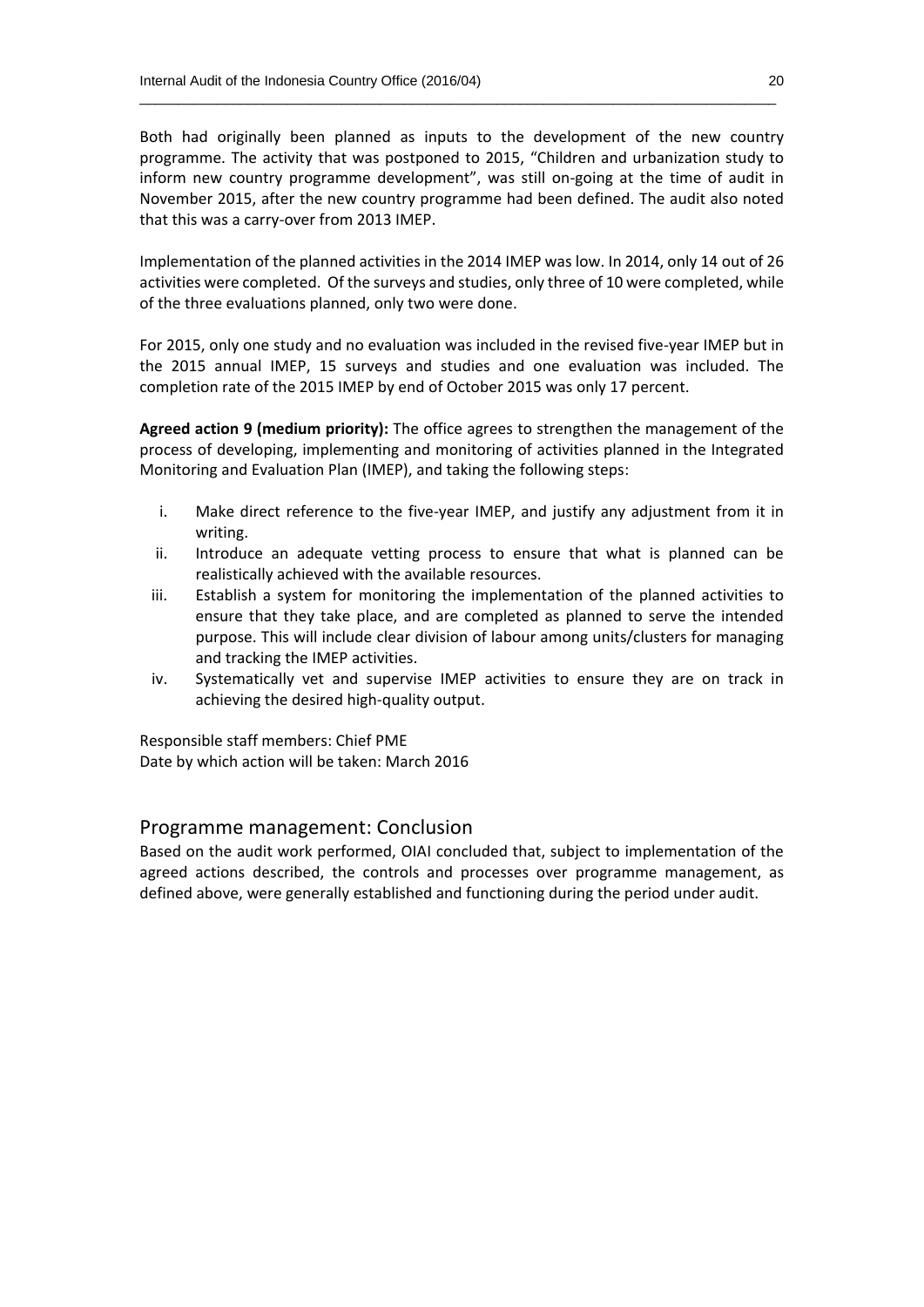### 3 Operations support

In this area the audit reviews the country office's support processes and whether they are in accordance with UNICEF Rules and Regulations and with policies and procedures. The scope of the audit in this area includes the following:

 $\_$  , and the set of the set of the set of the set of the set of the set of the set of the set of the set of the set of the set of the set of the set of the set of the set of the set of the set of the set of the set of th

- **Financial management**. This covers budgeting, accounting, bank reconciliations and financial reporting.
- **Procurement and contracting.** This includes the full procurement and supply cycle, including bidding and selection processes, contracting, transport and delivery, warehousing, consultants, contractors and payment.
- **Asset management**. This area covers maintenance, recording and use of property, plant and equipment (PPE). This includes large items such as premises and cars, but also smaller but desirable items such as laptops; and covers identification, security, control, maintenance and disposal.
- **Inventory management.** This includes consumables, including programme supplies, and the way they are warehoused and distributed.
- **Information and communication technology (ICT)**. This includes provision of facilities and support, appropriate access and use, security of data and physical equipment, continued availability of systems, and cost-effective delivery of services.

All the above areas were covered in this audit.

The audit found that controls were functioning well over a number of areas. The office had improved its financial management by reducing the number of bank accounts and establishing an e-banking system with automatic transfer of data to the bank. Monthly bank reconciliations were completed on time for each active bank account. End-of-month balances in the bank statements were reported accurately, and reconciling items were systematically cleared the following month, leading to very few outstanding reconciling items. The closure of accounts were done in good time as per UNICEF guidelines, and any pending transactions were followed up promptly.

However, the audit noted the following.

### Bank charges

The audit reviewed the trial balances for the period covered by the audit and noted that bank charges had increased from about US\$ 1,200 in 2014 to about US\$ 72,000 in 2015 (as of the end of September) – an apparent increase of 5,884 percent.

The office explained that this was due to the fact that up to 2014, Private Sector Fundraising Sector Fundraising (PSFR) income was recorded by the partner banks on net basis, without detailing charges already deducted for services performed – for example, taking funds from credit-card accounts of individuals who had pledged a monthly amount to UNICEF. In 2015, the recording was done on a gross basis in order to comply with Private Fundraising and Partnership (PFP) guidance. The charges were therefore detailed as deductions from the gross income, and it had become apparent just how much the office was paying in bank charges. In 2015, the bank charges on PSFR revenues amounted to an average of US\$ 8,500 per month.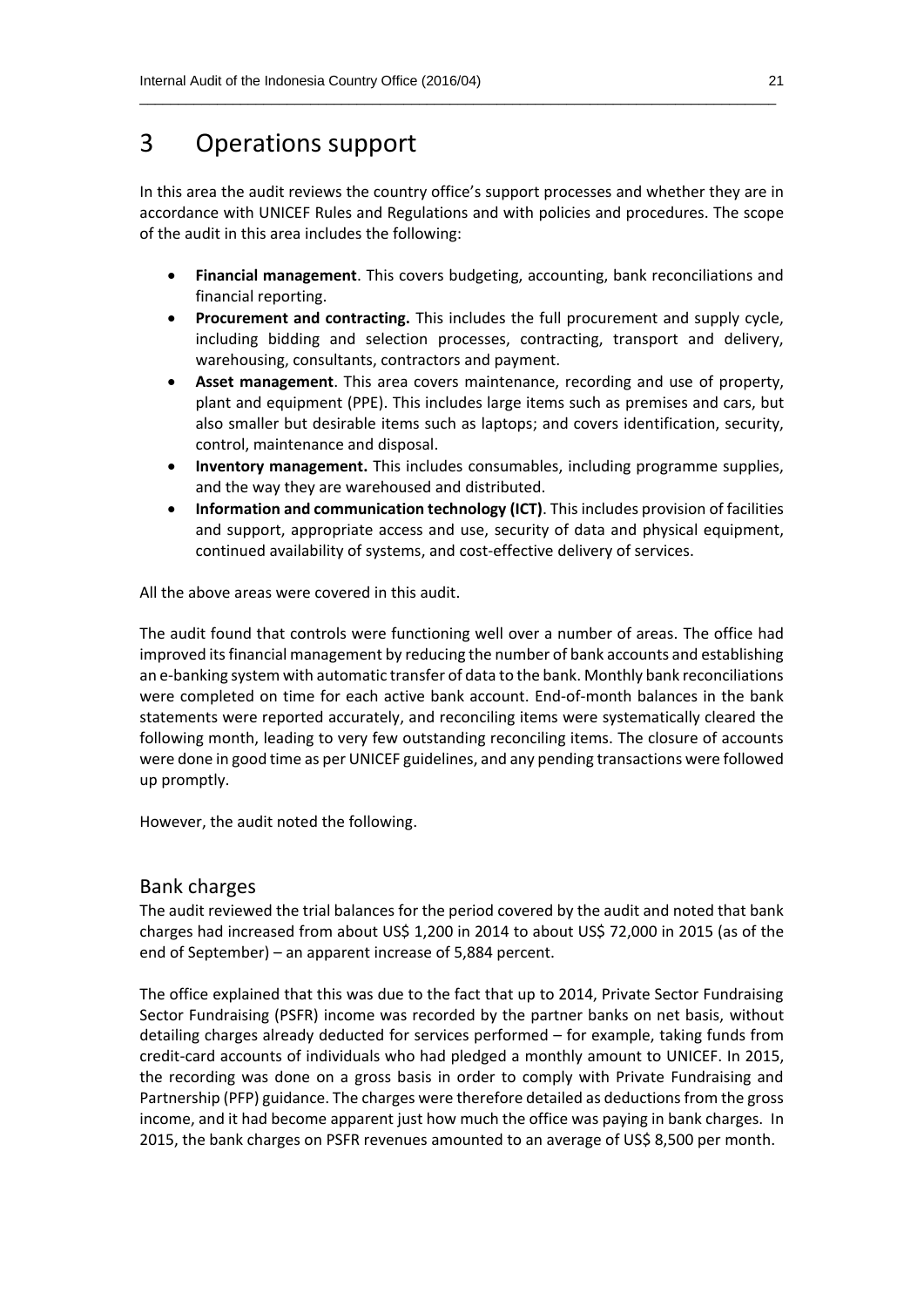According to the office, the rates charged by the four banks that process the office's PSFR transactions varied between 0 and 2.93 percent of the gross revenue. PFP guidance encourages country offices to negotiate the lowest bank fees possible, or even free banking services. There had been some negotiation to reduce bank charges, but this had not been sufficient to get the lowest rates, and had not been pursued with all the banks handling PSFR income. The office had also not conducted a structured analysis of bank charges.

 $\_$  , and the set of the set of the set of the set of the set of the set of the set of the set of the set of the set of the set of the set of the set of the set of the set of the set of the set of the set of the set of th

**Agreed action 10 (medium priority):** The office agrees to conduct a structured analysis of bank charges and carry out systematic negotiation to lower banking service fees, so as to maximize the funds collected through Private Sector Fundraising.

Responsible staff members: Finance Officer Date by which action will be taken: June 2016

### General Ledger coding

Most of the General Ledger (GL) codes used in the sample of transactions reviewed by the audit were not correct. All consultant contracts were recorded as management consultancy fees (GL 7040310), even though they were related to regular programme activities. Direct cash transfers (DCTs) transferred to NGOs for the implementation of workplan activities were wrongly coded as training for NGO partners. For institutional contracts, cases were found where improvements to leased premises were coded as programme-related construction, and a study was coded as an evaluation.

The office stated that UNICEF chart of accounts had been shared with staff, but those interviewed by the audit were not aware of the GL codes for the transactions they usually processed. Errors in GL coding lead to inaccurate financial reporting.

**Agreed action 11 (medium priority):** The office agrees to train staff involved in inputting General Ledger codes on transactions, and establish a monitoring system to ensure that transactions are correctly coded.

Responsible staff members: Finance Officer and Finance Assistant Date by which action will be taken: June 2016

### Use of FACE forms

1

Funding Authorization and Certificate of Expenditure (FACE) forms<sup>18</sup> are used to request new cash transfers, or report on the utilization of cash transfers received, or for both.

Depending on how the FACE form is used, the responsible implementing partner is supposed to check a defined box to either certify that (a) funds requested represent estimated expenditure as per the agreed workplans (in the case of requests for cash transfers); or (b) that the actual expenditure has been disbursed in accordance with the workplans and authorized budget and that supporting documents are available and can be made available for verification within five years from release of the cash transfers (in the case of liquidation

<sup>&</sup>lt;sup>18</sup> The FACE form is used by the partner to request and liquidate cash transfers. It is also used by UNICEF to process the requests for and liquidation of cash transfers. The FACE forms should reflect the workplans, which set out the activities for which funds are being requested, or on which they have been spent. The FACE form was designed for use with the HACT framework, but can also be used outside it.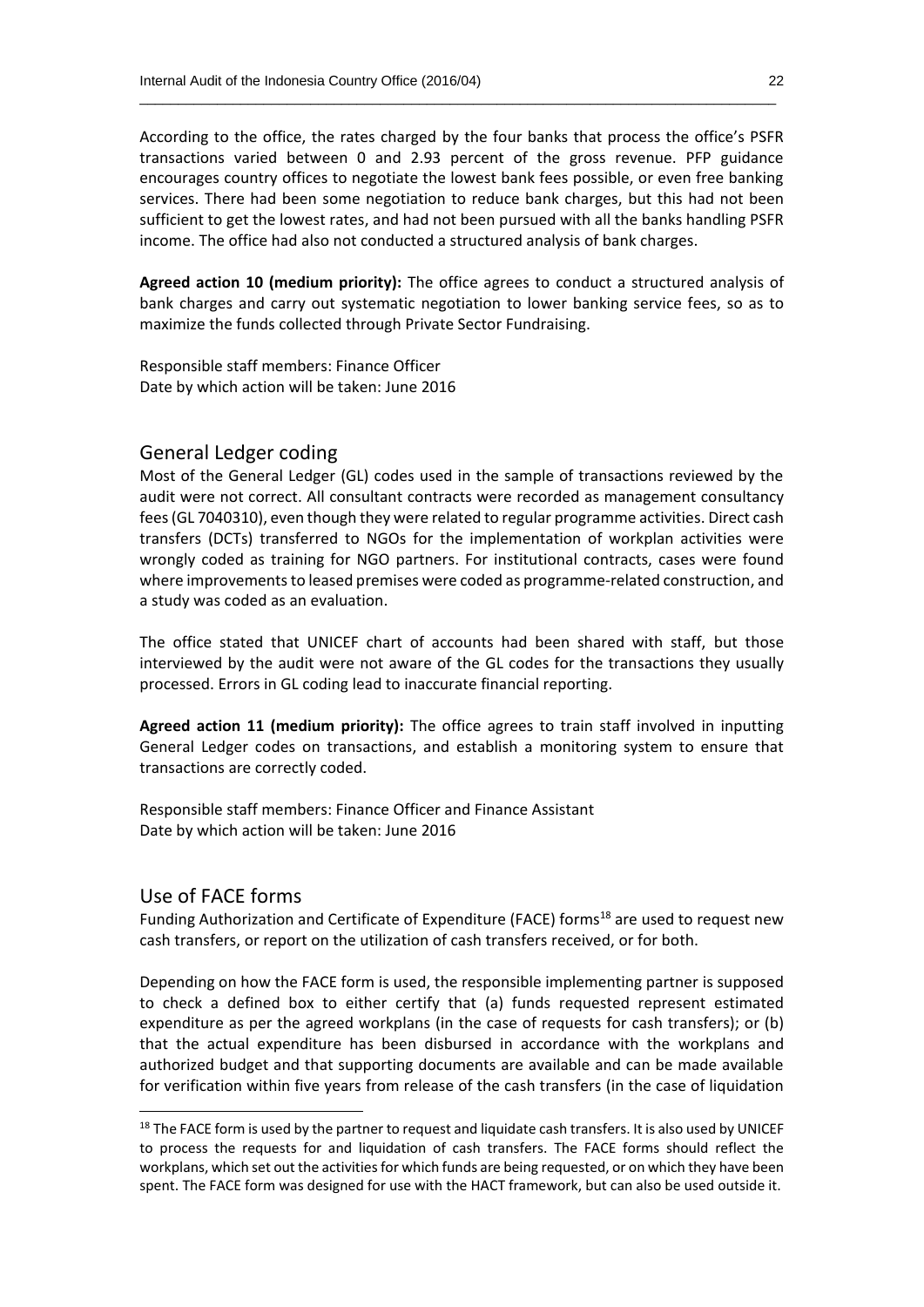of a previous advance). When the FACE form is used for both request and liquidation of cash transfers, both boxes should be checked.

 $\_$  , and the set of the set of the set of the set of the set of the set of the set of the set of the set of the set of the set of the set of the set of the set of the set of the set of the set of the set of the set of th

The audit review noted that in the majority of the FACE form samples reviewed, the implementing partners did not check the right box, but the responsible programme staff approved the forms anyway. This practice weakened the commitment of the implementing partner and the whole process, as under HACT, the FACE form is the main supporting document for cash disbursements and liquidation.

The review of a sample of FACE forms showed other gaps. Certain parts of the FACE form that should be completed by the office, such as the authorized amount, the expenditure accepted by the office and the outstanding balances, were, in many cases, completed by the partner instead. The office said that the contents of these parts of the FACE form had been agreed by email. However, the way in which the FACE form is completed should reflect the review process as conducted. Each part of the FACE form should therefore be completed by the party responsible for that area of the form.

In one case, the reported expenditures for certain budget lines exceeded the amount that had been authorized. The office prepared a note for the record (NFR) explaining the reason of the over-expenditure, which was approved by the management on an exceptional basis. However, the NFR did not record as required the impact on programme implementation considering that the increase in the cost of certain activities was more than 80 percent.

The period of reporting (period covered by the liquidation) was, in general, either not indicated, or was not the same as in the authorized request (Example: Dec 2015 instead of Jan-Mar 2015).

Finally, as a standard procedure of the office, the expenditure reported by the partner included also the refunds, and hence did not reflect the actual expenditures. For example, the authorized amount was US\$ 100 or equivalent and actual expenditure was US\$ 80, and US\$ 20 was unspent and therefore refunded – but the total amount that would be reported as expenditure by the partner on the FACE form would be US\$ 100 and the FACE would be approved by the programme officer without making any correction.

**Agreed action 12 (medium priority):** The office agrees to review its procedures and train staff and partners to ensure that Funding Authorization and Certificate of Expenditure forms, which serve as the basis for the disbursement and liquidation of cash transfers, are correctly filled and certified.

Responsible staff members: Section Chiefs, Chief of Field Offices, all staff Date by which action will be taken: June 2016

### Consultancy contract management

The audit reviewed the office's management of consultants, individual and institutional contracts and noted areas for improvement.

### **Consultants and individual contracts**

In 2014 and 2015 (as of October), the office had approximately 162 consultants and individual contractors worth about US\$ 2.5 million. The audit selected a sample of nine consultants and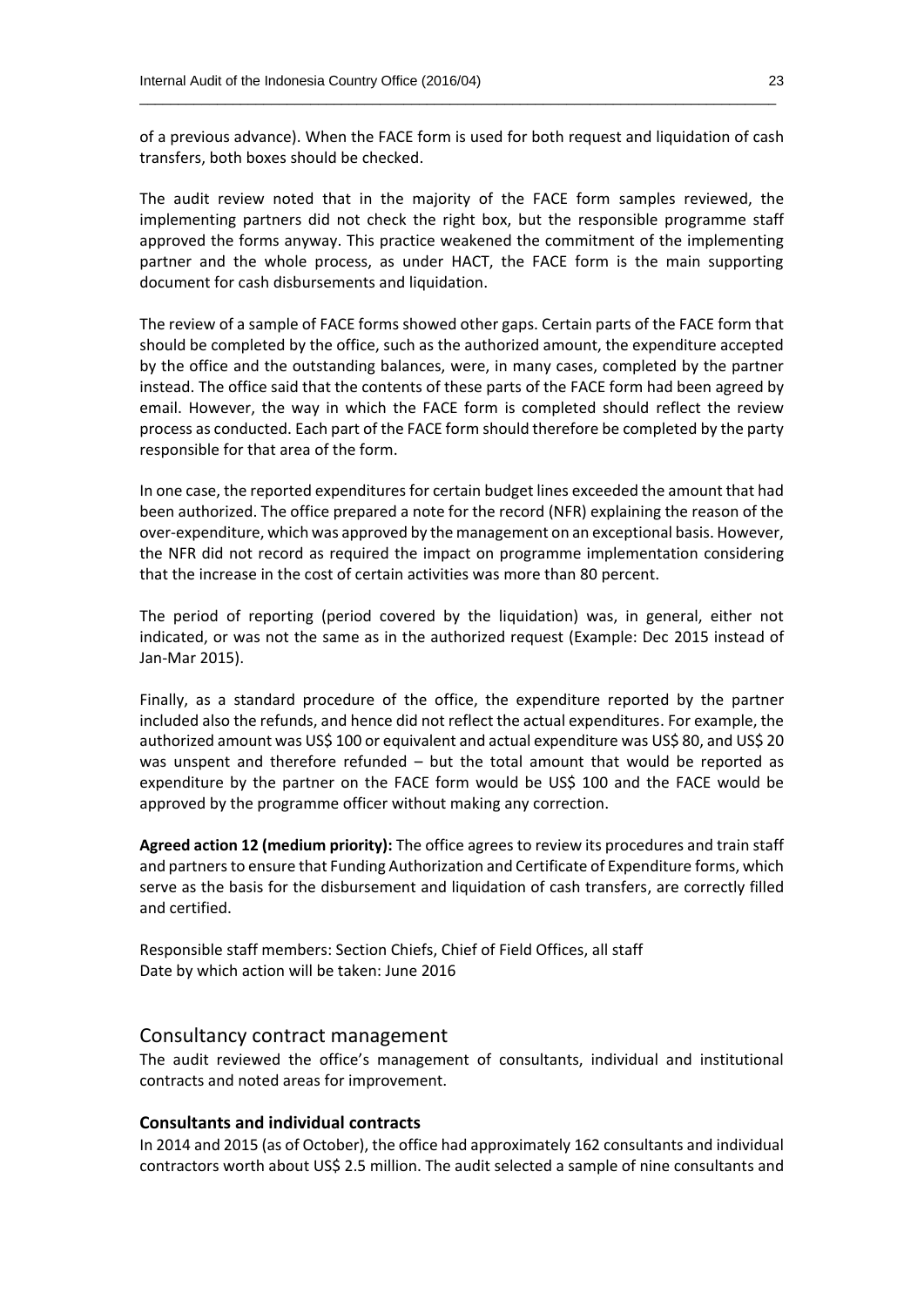individual contracts and noted the following weaknesses.

*Performance of staff functions:* Seven of the nine contracts reviewed were related to staff functions. According to UNICEF guidance, consultants may not perform regular and continuing staff functions. Where an individual contractor is temporarily engaged to perform duties and functions similar to those of a staff member, there should be a clear strategy for a long-term regular staff solution; there appeared to be no such strategy in these cases.

 $\_$  , and the set of the set of the set of the set of the set of the set of the set of the set of the set of the set of the set of the set of the set of the set of the set of the set of the set of the set of the set of th

The audit noted that the recruitment of these contractors was based on the needs expressed by chiefs of sections, that the consultancy plan did not distinguish individual contractors who perform tasks similar to those of staff, and there was no overall system to analyze and rationalize the staffing support needs.

*Contract duration:* In five of the nine cases, the work was not completed, and the final deliverables submitted, within the duration of the contract. However, the contracts were not amended accordingly. The office stated that its practice was that if the deliverables were delayed but without change in cost, then the contract was not extended. However, the audit noted in the case of a contract extension that involved additional cost, the deliverables and the instalments were not updated to reflect this, so that it was not clear what the extra cost was for here.

**Consecutive contracts:** In one case, a consultant was issued two contracts for two consecutive periods, so as to secure their availability for the whole assignment without exceeding the 11.5 months maximum allowed duration of a contract. Moreover, the cumulative value of the two contracts exceeded the US\$ 50,000 threshold above which a single contract would have been submitted to the Contract Review Committee (CRC). Where this happens, and the two contracts are within the same year, the second contract should be submitted to the CRC; this had not been done.

The first contract was not completed on time, and the second contract was delayed by more than four months without adjusting the start date. As the two contracts were signed at the same time, the office had committed itself to the second contract without the possibility to reverse its decision based on the evaluation of the first contract.

*Payment schedules:* In six cases reviewed, the payments were not made according to the contract schedule. For one contract, the second and third instalments were combined into one, as were the fourth and fifth instalments – and the last payment was made more than six months after the date indicated in the contract. According to the office, the causes included poor performance of some consultants, which meant more time was required to review and improve the deliverables. In some cases delay was due to non-availability of partners involved in the consultancy.

For contracts of more than six months, the mandatory intermediary evaluation was not always done, and when it was, it was not always on time. Some were completed after a three-month delay. Also, the results of final evaluations of completed contracts were not recorded in the office's roster in order to update the profile of the relevant consultants and serve for future reference.

#### **Institutional contracts**

In 2014, and 2015 up to October, the office was engaged in 146 institutional contracts, for a total amount of US\$ 5.65 million. The audit reviewed a sample of seven institutional contracts.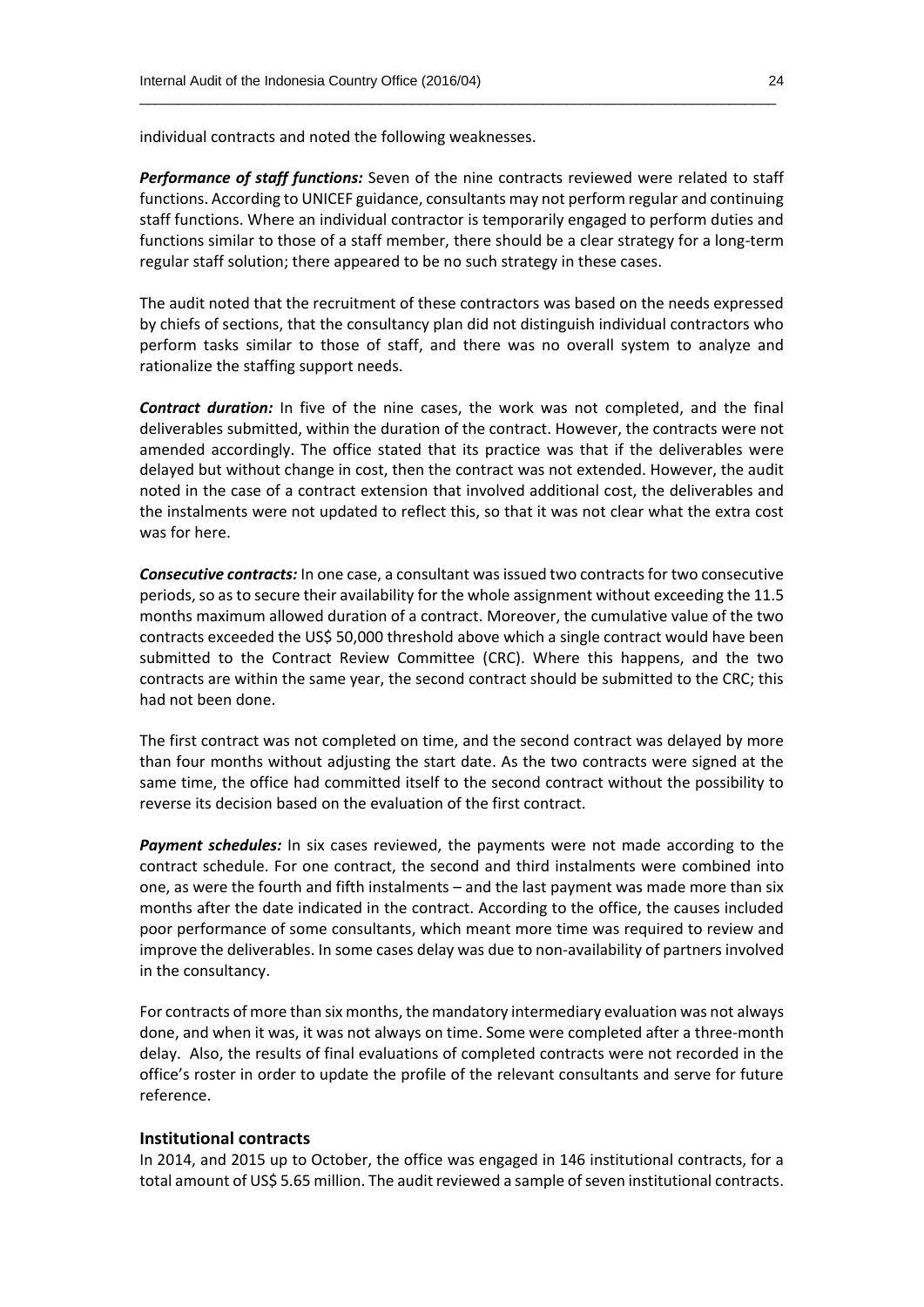In four contracts the dates of payment of the instalments were not indicated. Instead, the payments were linked to a percentage of progress of work without target dates. This creates a risk that the office could lose control over the duration of the contracts. The audit also noted that the results of the evaluations of completed institutional contracts were not used to update the profile of the vendors.

 $\_$  , and the set of the set of the set of the set of the set of the set of the set of the set of the set of the set of the set of the set of the set of the set of the set of the set of the set of the set of the set of th

The audit noted a case in which significant changes had been made to the conditions of a contract, which was then not resubmitted to the CRC for review. The CRC had recommended award of the contract for an amount of up to the equivalent of about US\$ 540,000, which was within the budget committed by the authorizing officer. This recommendation was approved by the Representative. However, due to lack of funds, a partial contract was issued for about US\$ 190,000 only, with a provision for amendment as and when additional funding was made available. Despite this change the case was not referred back to the CRC for review and approval by the Representative. The office also did not document mitigation measures in case the total funding of the contract was not made available.

In another case, the terms of reference were significantly changed and the work was completed six months after the original expiry date, but the contract and revised ToR were not resubmitted to the CRC. This would have allowed the CRC to determine whether the additional work was of the same nature as that originally specified, and therefore whether it needed to be charged at the original rate.

#### **Monitoring of contracts**

The office generated monitoring reports from the system on a monthly basis to identify the expiring contracts and liaise with relevant programmes to close them in the system. However, this monitoring did not seem to be effective. The audit review showed that 30 institutional contracts and five individual contracts had expired but were still open and carrying total balances of US\$ 266,739 and US\$ 200,000 respectively. The final deliverables for five contracts were not yet submitted, but the contracts had not been extended to reflect this.

The office had no benchmarks against which it could measure progress and assess whether the implementation of contracts was on track or not. For example, the rate of implementation of the procurement of services was at only 31 percent as at October 2015 but management had not followed up on the cause of this.

Finally, the audit noted that data and information on institutional contracts recorded in VISION was incorrect. For example all completed evaluations were marked in the system as missing, but the audit found that some had in fact been done but were not recorded as such in VISION. In another example, the office selected contractors on the basis of competitive selection process carried out by other offices (other UN agency, or another UNICEF country office), but these cases were recorded as single-source selections and the CRC references were not systematically reported.

**Agreed action 13 (high priority).** The office agrees to strengthen its controls over the management of contracts by taking the following steps:

- i. Establish a process to rationalize the use of consultants/contractors and define a clear strategy for a long‐term regular staffing solution.
- ii. Define the target dates for the deliverables for all institutional contracts.
- iii. Amend contracts to document any changes in the timing of submission of agreed deliverables and any significant changes in the payment schedule.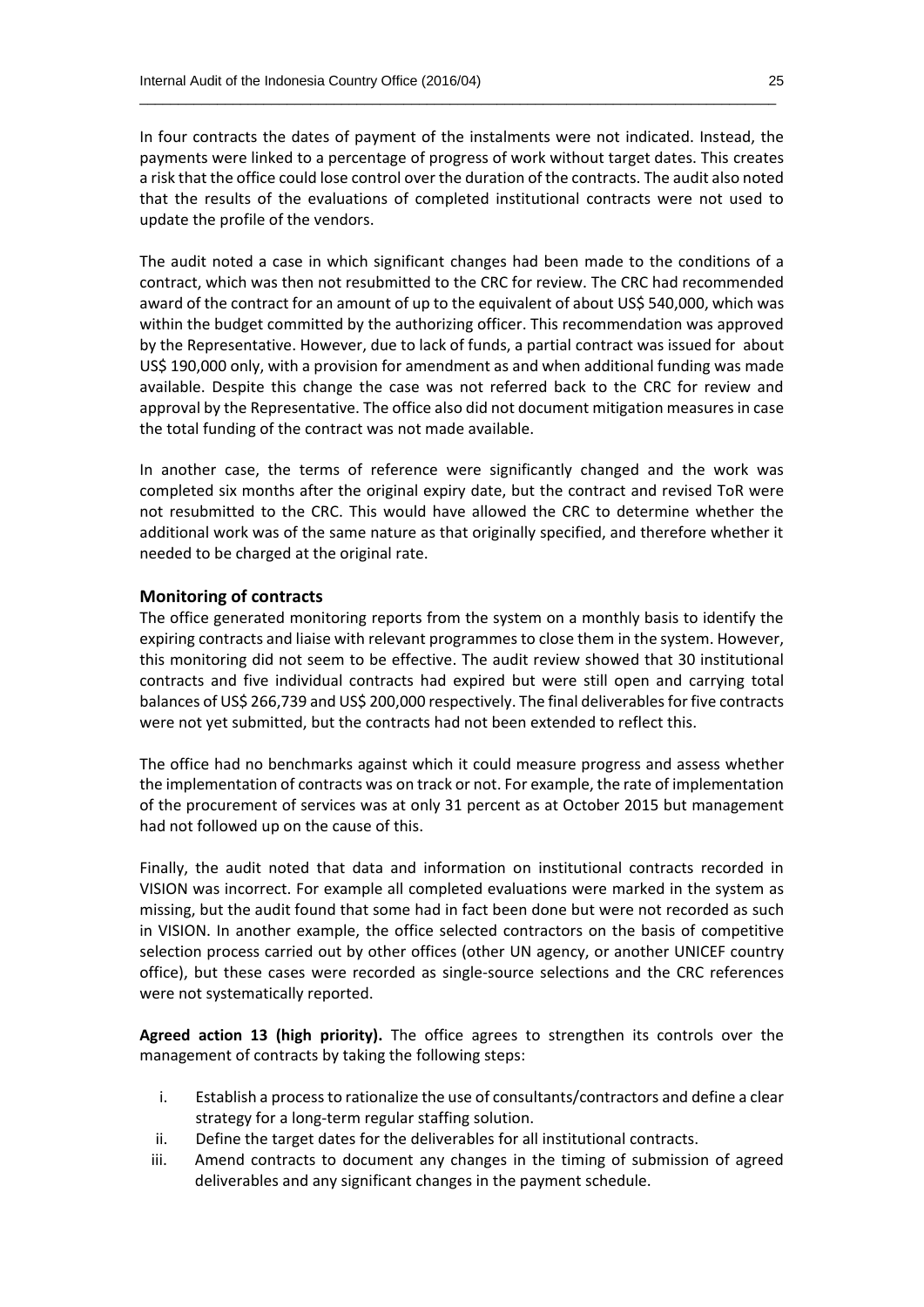iv. Grant a contractor only one contract at a time and issue any subsequent contract to that contractor only once the previous contract has been completed and evaluated.

 $\_$  , and the set of the set of the set of the set of the set of the set of the set of the set of the set of the set of the set of the set of the set of the set of the set of the set of the set of the set of the set of th

- v. Where contracts awarded to a contractor have a cumulative value that exceeds the established threshold (US\$ 50,000 at the time of audit) within a calendar year, submit them to the Contract Review Committee (CRC).
- vi. Submit to the CRC any proposal to modify substantive terms and conditions of contracts previously reviewed by it.
- vii. Where contracts are not completed within the contract period, amend them to reflect the new milestones and target dates of completion.
- viii. Complete all contractor evaluations, both intermediate and final, in a timely manner and record the results of final evaluations of completed contractsin the office's roster, in order to update the profile of the relevant consultants and serve for future reference.

Responsible staff members: Responsible programme cluster, Section Chiefs, Human Resource Unit (HR), and Supply Unit

Date by which action will be taken: June 2016

**Agreed action 14 (medium priority):** The office agrees to strengthen its monitoring of contracts by taking the following steps:

- i. Periodically review and systematically follow up on the status of contracts to ensure that open contracts are closed if the work has been completed, or an extension proceeded with if needs be.
- ii. Establish benchmarks to measure progress and assess whether implementation of contracts is on track or not.
- iii. Periodically review the information on contracts in VISION to ensure that it is complete and accurate.

Responsible staff members: HR Unit, Cluster Chiefs Date by which action will be taken: May 2016

### Management of travel

The country office spent US\$ 2.4 million on travel from January 2014 to October 2015. About 83 percent (US\$ 2 million) of this amount was for staff travel on official business, 13 percent (US\$ 313,000) for consultants and 4 percent (US\$ 104,000) for non-staff and non-consultant travel. Travel plans were drawn up monthly for programme and operations sections, usually during the last week of the previous month. The travel plans were used to manage staff travel effectively, and audit verification of a sample of duty trips found that they were all as planned.

UNICEF guidance is that travel authorizations (TAs) should be certified by the traveller within 15 days after completion of the trip in order to close the TA. No new TAs should be issued to that individual if the previous TA has been open for more than 15 days. However, as of 22 October 2015, 117 TAs had been open for more than 15 days after completion of travel, of which 37 had been open between 31 and 60 days and a further 35 for more than 60 days. Out of these 117 open TAs, 57 related to 24 staff members who were being issued new TAs even though they had not certified their previous trip within 15 days. The issue had been discussed in a number of CMT meetings, but the guidance to not authorize any new TA for a staff member who had not certified previous travel was not strictly enforced.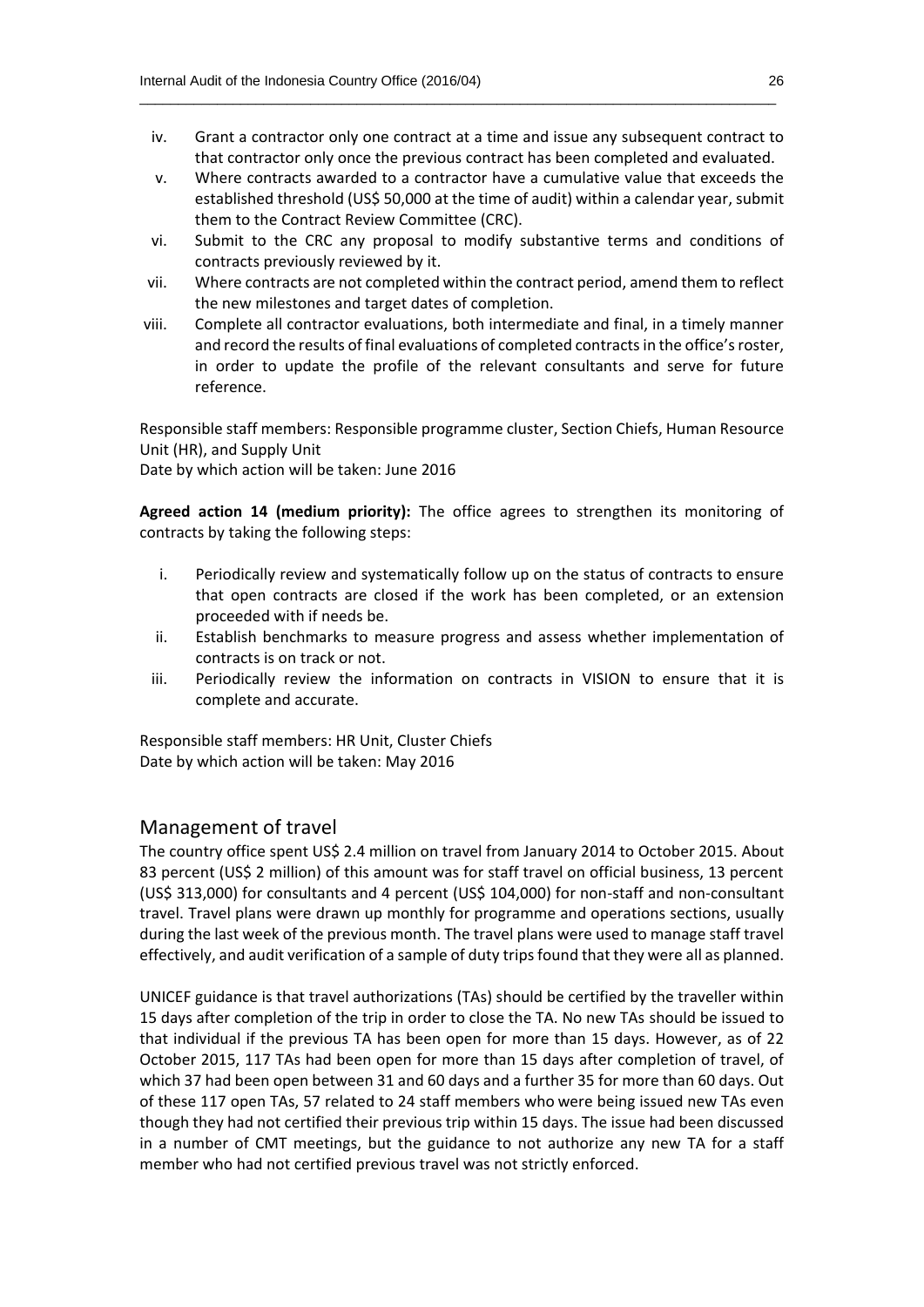This situation was due to a combination of factors. First, the Indonesia office linked certification of the TA to the preparation and approval of the trip report, which could take time. Second, if there had been changes to the initial itinerary or in respect of other entitlements or miscellaneous expenditures, the traveller was supposed to inform the travel unit. The travel unit in turn requested the budget owner to authorize the change/s in order to finalize the certification. In practice, the travel unit was not always informed of the change/s or was informed after a delay.

 $\_$  , and the set of the set of the set of the set of the set of the set of the set of the set of the set of the set of the set of the set of the set of the set of the set of the set of the set of the set of the set of th

**Agreed action 15 (medium priority):** The office agrees to:

- i. Remove the requirement that travels can be certified only upon preparation and approval of the trip report, while ensuring that controls are in place to ensure that trip reports are prepared, and are reviewed promptly by the respective supervisors.
- ii. Review its current process to ensure that changes to the originally authorized travel are reviewed and approved promptly.
- iii. Ensure that the organizational guidance on travel certification is enforced and that exceptions are authorized by the Representative.

Responsible staff members: Chief of Operations Date by which action will be taken: November 2015

### Business Continuity Plan

 $\overline{\phantom{a}}$ 

The latest update to the office's Business Continuity Plan (BCP) had been in April 2015, to reflect changes in the office staffing. However, during the period covered by the audit (2014- 2015), the office had not conducted a simulation exercise of the BCP with the use of essential staff and alternate site, because of competing priorities (management transition, premises renovation and preparation of a new country programme).

The audit visited the Jayapura zone office and noted that it did not prepare a BCP of its own or a simplified version of the country office's. The zone office indicated that as a preparatory measure in case of a crisis, it had received an "Office in a box"<sup>19</sup> in November 2010. However, the zone office had not opened this box, was not aware of its contents and had not tested it.

**Agreed action 16 (medium priority):** The office agrees to:

- i. Conduct regular full simulation exercises of the Business Continuity Plan and use the results to improve the plan.
- ii. Ensure that zone offices have their own simplified version of the Business Continuity Plan, that they are briefed on the content of the "Office in a box", and that the equipment in this box is tested and updated as required.

Responsible staff members: CMT, Chief of Operations, and CFOs Date by which action will be taken: June 2016

 $19$  An "Office in a box" is a rapidly deployable emergency office that contains basic equipment and facilities quickly required by emergency staff located in remote areas during a natural disaster response.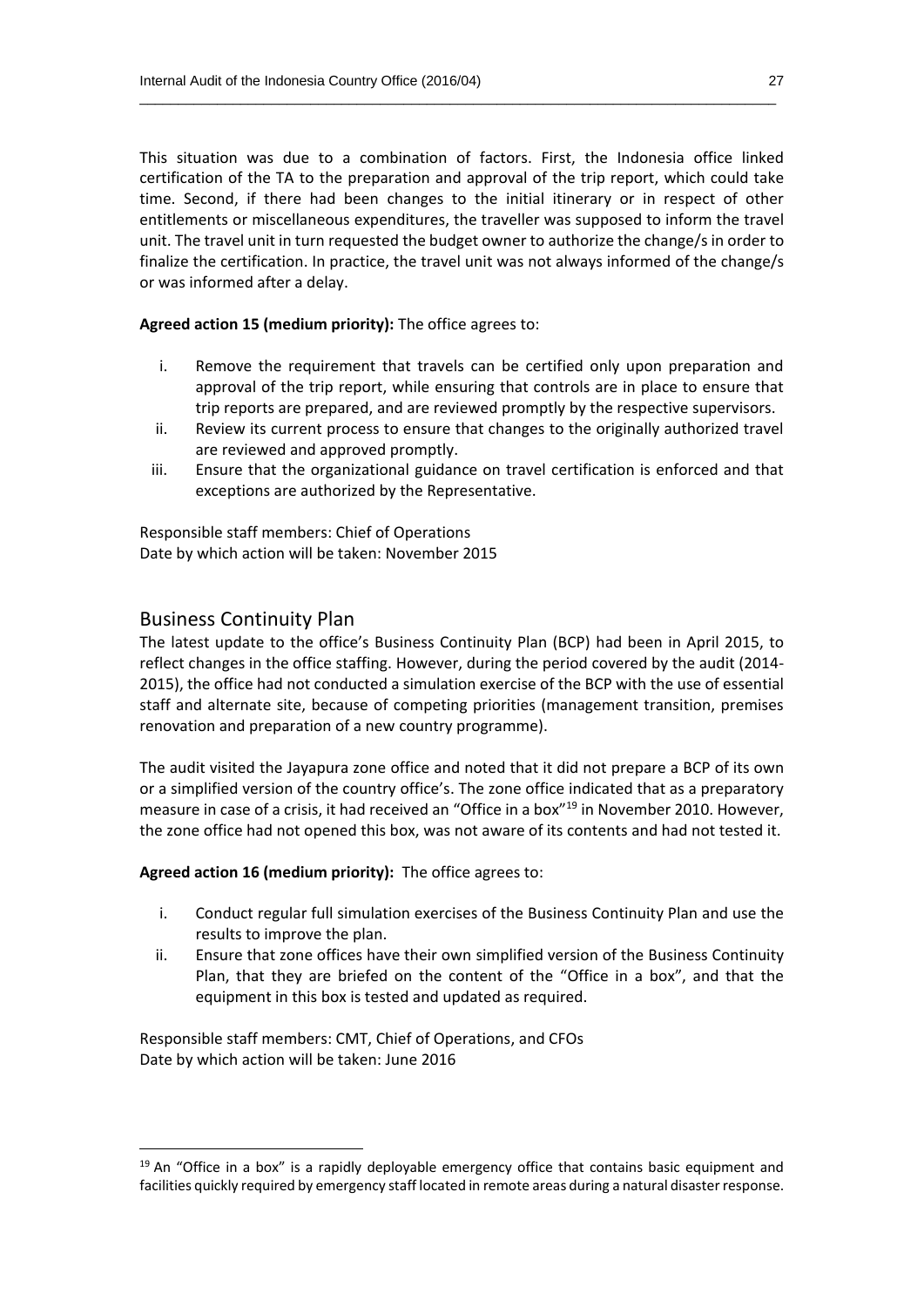### Information and communication technology (ICT)

The East Asia and the Pacific (EAP) Regional Chief of Information and Communication Technology (RCICT) visited the office from 3-7 August 2015 and conducted a peer review of the status of the office's ICT infrastructure, the IT Disaster Recovery Plan and the Business Continuity Plan (BCP).

 $\_$  , and the set of the set of the set of the set of the set of the set of the set of the set of the set of the set of the set of the set of the set of the set of the set of the set of the set of the set of the set of th

The RCICT identified a number of gaps and recommended in particular that the office improved its controls over the DonorPerfect servers, strengthened its backup procedure (documentation, offsite storage and restoration), upgraded some key IT equipment in line with the organizational guidelines (such as LAN switches), and updated, and conducted regular simulation exercises on its BCP (see previous observation). The office established an action plan to address these recommendations and the IT officer was monitoring its implementation.

However, the audit noted that, on request of their supervisor, consultants could access the office's ICT system or part of it following the same provisioning procedure for regular staff. They were not required to sign a non-disclosure agreement before being granted access to UNICEF core systems, as stipulated by UNICEF guidance. The office was not aware of this guidance, and at the time of the audit, 14 consultants had access to the office ICT system.

The audit also noted that the expiry date of access of staff recorded in the active directory was always one day beyond the expiry date of their contract. The office said this was to allow staff to complete the separation procedure. This is not in line with UNICEF guidance, which states that access to ICT systems should not be permitted beyond the contract expiry date.

Finally, the office had no procedure for the testing of data backup. The office said that it relied on *ad hoc* requests received from staff to recover lost files. This did not provide assurance that all the backup hard drives were working properly. The audit noted also that the uninteruptible power supplies (UPSs) used as back up were not tested either.

**Agreed action 17 (medium priority):** The office agrees to:

- i. Require consultants to sign the non-disclosure agreement before they are granted access to UNICEF core systems.
- ii. Grant access to current staff and consultants only up to the expiry date of their contracts.
- iii. Establish a process to ensure that all backup hard drives are tested on a regular basis.

Responsible staff member: Chief of Operations, Chief of HR, and ICT Unit Date by which action will be taken: June 2016

### Operations support: Conclusion

Based on the audit work performed, OIAI concluded at the end of the audit that, subject to implementation of the agreed actions described, the controls and processes over operations management, as defined above, were generally established and functioning during the period under audit.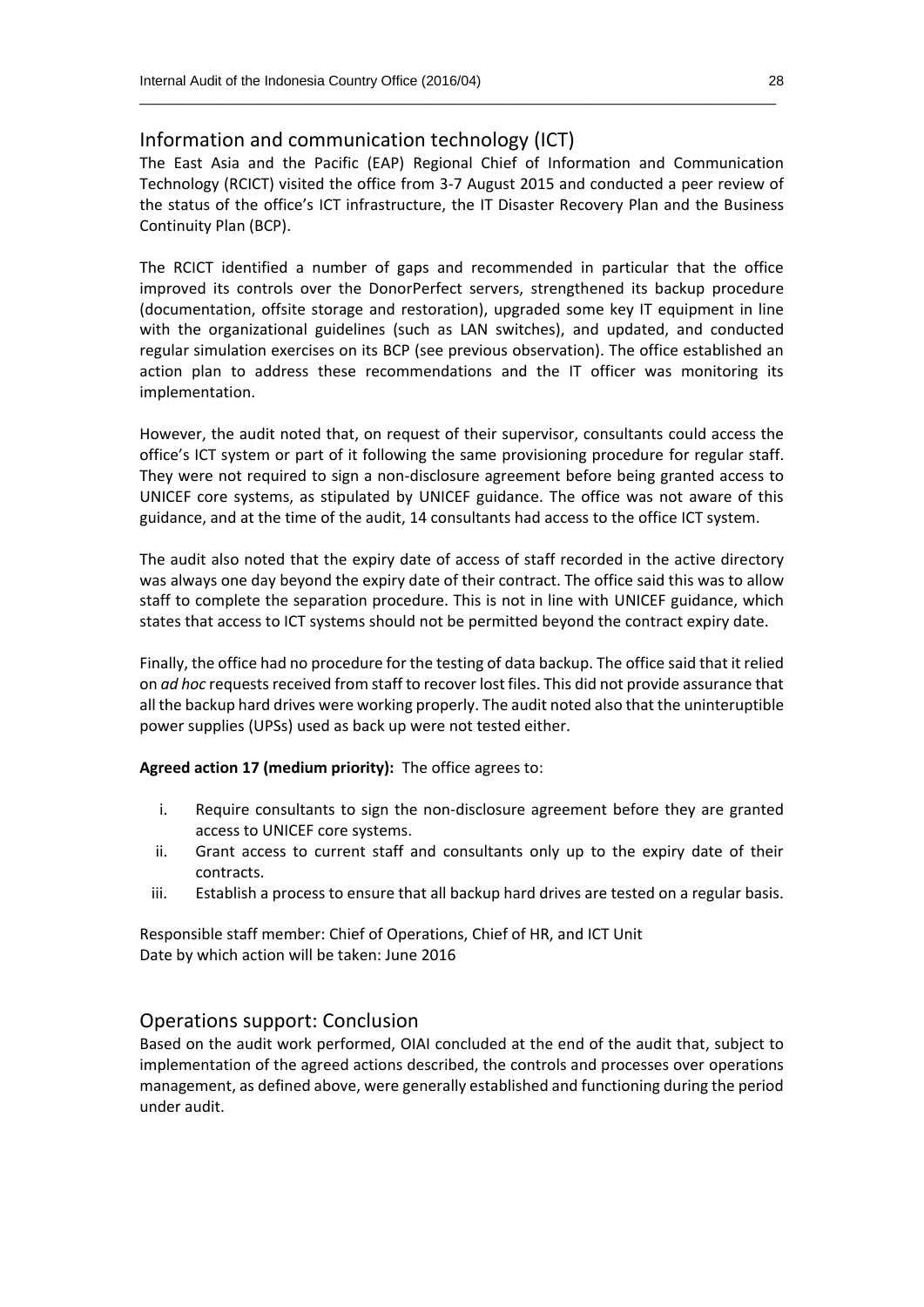### Annex A: Methodology, and definitions of priorities and conclusions

 $\_$  , and the set of the set of the set of the set of the set of the set of the set of the set of the set of the set of the set of the set of the set of the set of the set of the set of the set of the set of the set of th

The audit team used a combination of methods, including interviews, document reviews, and testing samples of transactions. It also visited UNICEF locations and supported programme activities. The audit compared actual controls, governance and risk management practices found in the office against UNICEF policies, procedures and contractual arrangements.

OIAI is firmly committed to working with auditees and helping them to strengthen their internal controls, governance and risk management practices in the way that is most practical for them. With support from the relevant regional office, the country office reviews and comments upon a draft report before the departure of the audit team. The Representative and their staff then work with the audit team on agreed action plans to address the observations. These plans are presented in the report together with the observations they address. OIAI follows up on these actions, and reports quarterly to management on the extent to which they have been implemented. When appropriate, OIAI may agree an action with, or address a recommendation to, an office other than the auditee's (for example, a regional office or HQ division).

The audit looks for areas where internal controls can be strengthened to reduce exposure to fraud or irregularities. It is not looking for fraud itself. This is consistent with normal practices. However, UNICEF's auditors will consider any suspected fraud or mismanagement reported before or during an audit, and will ensure that the relevant bodies are informed. This may include asking the Investigations section to take action if appropriate.

The audit was conducted in accordance with the International Standards for the Professional Practice of Internal Auditing of the Institute of Internal Auditors. OIAI also followed the reporting standards of International Organization of Supreme Audit Institutions.

### Priorities attached to agreed actions

| High:   | Action is considered imperative to ensure that the audited entity is not<br>exposed to high risks. Failure to take action could result in major<br>consequences and issues. |
|---------|-----------------------------------------------------------------------------------------------------------------------------------------------------------------------------|
| Medium: | Action is considered necessary to avoid exposure to significant risks. Failure<br>to take action could result in significant consequences.                                  |

**Low:** Action is considered desirable and should result in enhanced control or better value for money. Low-priority actions, if any, are agreed with the countryoffice management but are not included in the final report.

### Conclusions

The conclusions presented at the end of each audit area fall into four categories: